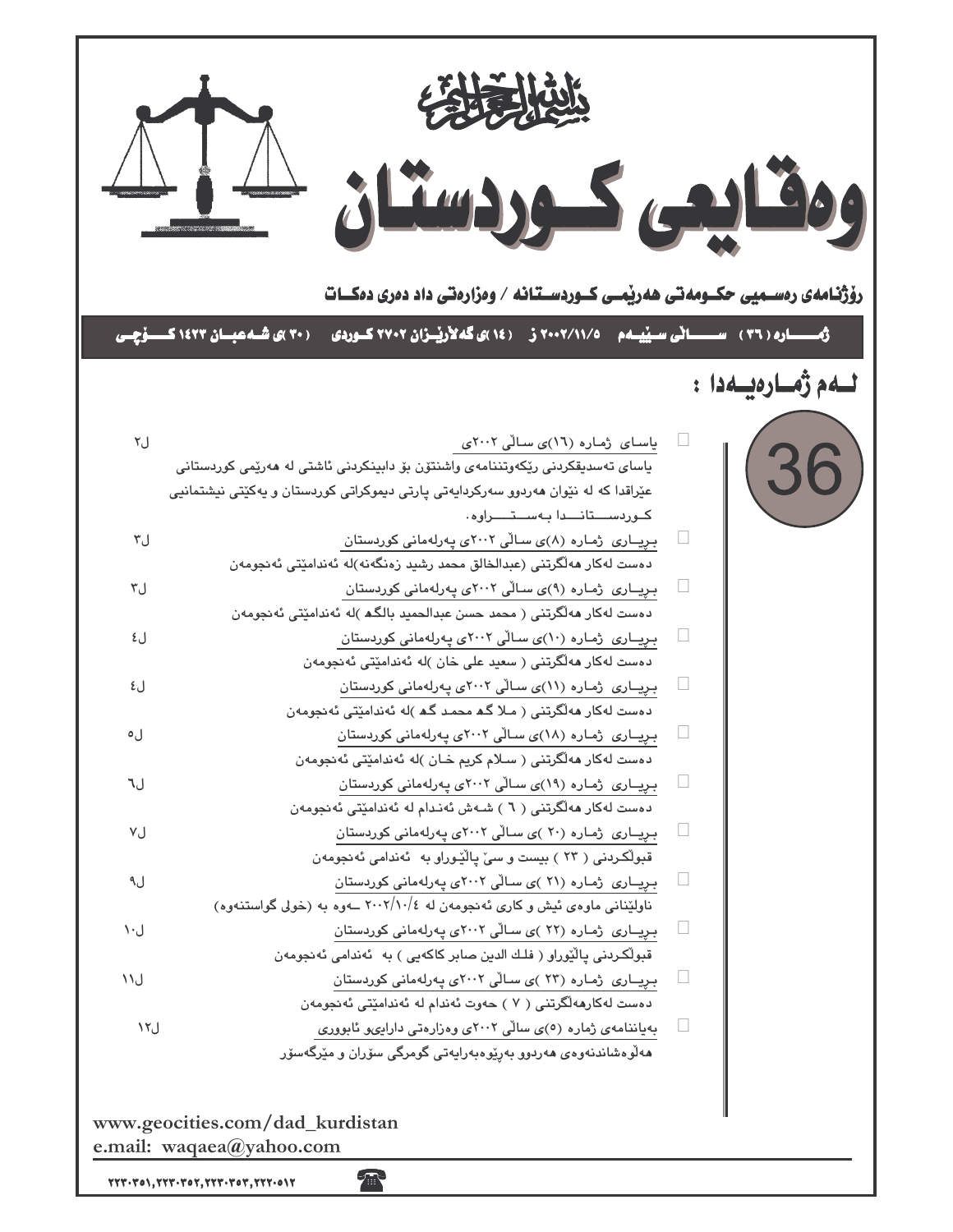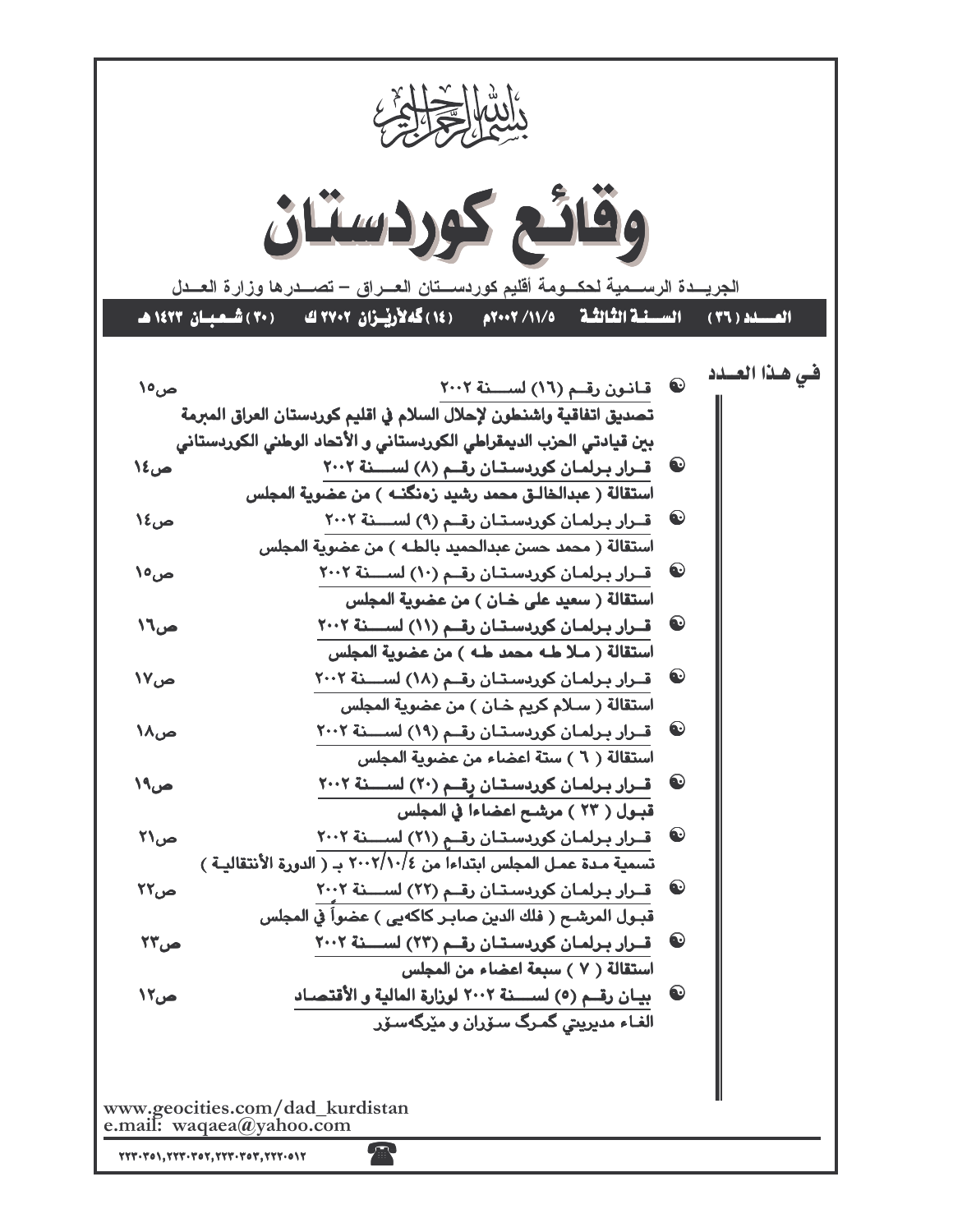به ناوی خوای به خشندهو میهرهبان به ناوي گه لهوه ئه نجومهنی نیشتمانیی کوردستانی عیراق ژمارەي دەرھىنسان : ١٦ رۆژى دەرھىتسان : ٢٠٠٢/١٠/١٦

پــشت بــه حـــوکمی برِگــه (۱)ی مــاددهی (٥٦) و مــاددهی (٥٣) لــه ياســای ژمــاره (۱)ی هـهموارکراوی سـالّی (۱۹۹۲)و ، لهسـهر داوای ژمـاره $\bm{\mathrm{c}}$  پاسـایی ئهنجومـهنی نیـشتمانیی و ئـهو یاساکارییەش کـه ئەنجومـەنى نیـشتمانیى کوردسـتانى عیّـراق لـه دانیـشتنى ژمـارە (٣)ى رۆژى (۲۰۰۲/۱۰/۱۰) بــدا ئەنجــامى داوەو ، بـــــــه يێـى ئــهو دەســـهلأتەش كــه برگــه (۳)ى مــاددەي دووهمـی یاسـای ژمـاره (۱۰)ی سـالّی ۱۹۹۷ یێمـانی داوه ، بریـاری دهرهێنـانی ئـهم یاسـایهی خوارەوەمان دا:

> بیاسای ژماره ( ۱۶ )ی سالی ۲۰۰۲ باساي تەسدىقكردنى ريكەوتننامەي واشنتون بۆ دابينكردنى ئاشتى له هەربمی کوردستانی عبّرافتدا که له نبّوان هەردوو سەرکردانەتی یارتی دیموکراتی کوردستان و یهکیتی نیشتمانیی کوردستاندا بهستراوه

> > ماددەى يەكەم:

ریکهوتننامهی رۆژی (۹/۱۷/۹/۱۷) که له واشـنتون لـه لایـهن ریـْـزدار مـسعود بـارزانی سـهرۆکی پـارتی دیمـوکراتی کوردسـتان و رێـزدار جـلال تاڵـﻪبانی ئهمینـداری گـشتی پـﻪکێتی نیـشتمانیی کوردستانەوە بۆ دابينکردنى ئاشتى لە ھـەرێمى کوردسـتانى عێراقـدا ، ئيمـزا کرابـوو ، تەسـديق دەكرێت .

ماددەي دووەم :

ئــهم ياســايه لــه رۆژى دەرھێنانيــهوه دەخرێـــته بــهرکار و لــه رۆژنامــهى رەسميــى (وەقــايعى کوردستان) دا پلاْودەکرێتەوە ٠

د. رۆژ نوری شـاوەىس مَرْوَّکِي ئه نجـومـُه ئي نايشـتمـانيي کوردسـتـاني ــ هيْـراق سـتــا ئ www.mojkurdistan.com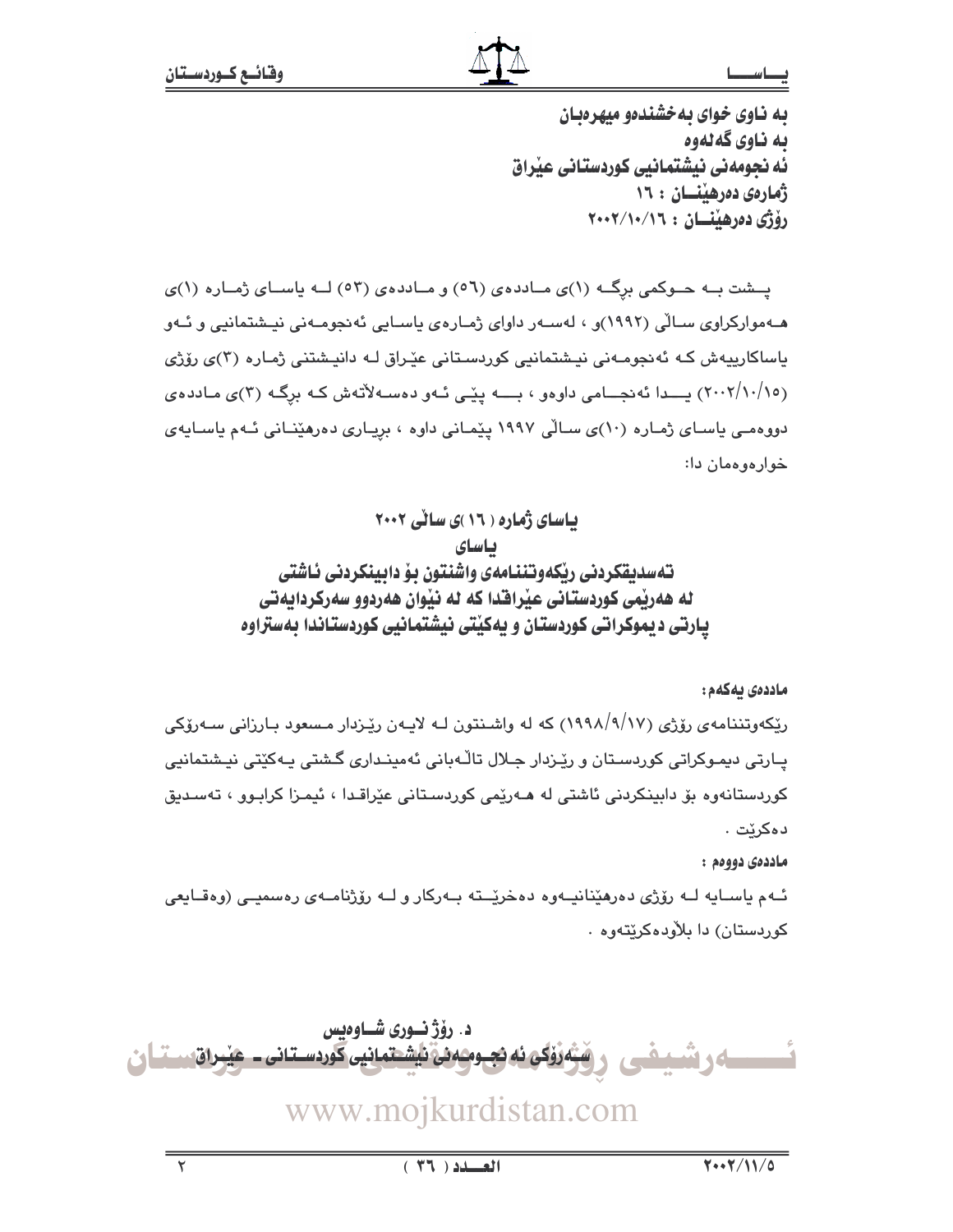### بصاسد

به نساوی خسوای به خشسندهو میهرهنسان ىە نــاوي گەنـــەوە ئه نجــومهني نيشتمـانيي كوردســـتـاني عيْــراق ژمارەى بىريسار : ٨ رۆژى بىريسار: ٢٠٠٢/١٠/٣

یشت به حوکمی برگه (۲)ی ماددهی (٤٣) له پاسای ژماره (۱)ی ههموارکراوی سالی (۱۹۹۲) و مـادده ی (۳۰) لــه ییّـروّی نــاوخوّی ژمـاره (۱)ی هــهموارکراوی ســالّی (۱۹۹۲)ی ئه نجومــهنی نیــشتمانیی کوردســتانی عیّــراق ، ئەنجومـــەن لـــه دانیــشتنی نائاســایی ژمــاره (۳)ی رۆژی (۲۰۰۲/۱۰/۳) یدا ئهم بریارهی خوارهوهی دا :

يەكــهم : قبولٌ كردنى دەست لەكارمەلگرتنى (عبدالخالق محمـد رشـيد زەنگەنـه) لـه ئەنـدامێتيى ئەنجومەن.

دووهم : ئـهم برِيـاره لـه رۆژى ئيقراركردنييـهوه رێكـهوتى (١٠٠٢/١٠/٣) دهخرێتـه بـهركار و لـه (وهقايعي کوردستان) دا بلاودهکريتهوه .

# د. رۆژنسورى شــاوەبس سےدروکی ئه نحسومیەنی نیشستمانیی کوردسیتانی ۔ عنبراق

" بريسار "

یشت به حوکمی برگه (۲)ی ماددهی (٤٣) له پاسای ژماره (۱)ی هـهموارکراوی سـالّی (١٩٩٢) و مـادده ی (۳٥) لــه پێــرۆی نــاوخۆی ژمــاره (۱)ی هــهموارکراوی ســالّی (۱۹۹۲)ی ئهنجومــهنی نيــشتمانيي كوردســتاني عێــراق ، ئەنجومـــەن لـــه دانيــشتني نائاســايي ژمــاره (٣)ي رۆژي (۲۰۰۲/۱۰/۳) بدا ئهم بریارهی خوارهوهی دا : يهكهم : قبـولٌ كردنـي دەست لەكارھـەلْگرتنى (محمـد حـسن عبدالحميـد بالطـه) لـه ئەنـدامێتيى ئەنحومەن. دووهم : ئــهم بريــاره لــه رۆژى ئيقراركردنييــهوه رێكــهوتى (٢٠٠٢/١٠/٣) دهخرێتــه بــهركار و لــه ,(وهقايعی کورىستان) دا بلاودمکر<u>نت</u>ەوە . سەرشىفى روزنامەي وەقايعى ــوردستان د. رؤژ نوری شـاوهيس

011 @مەرۇكى ئەنجىۋىلىانى ئېشلىھانيى كۈزەسىتانى \_ مىسراق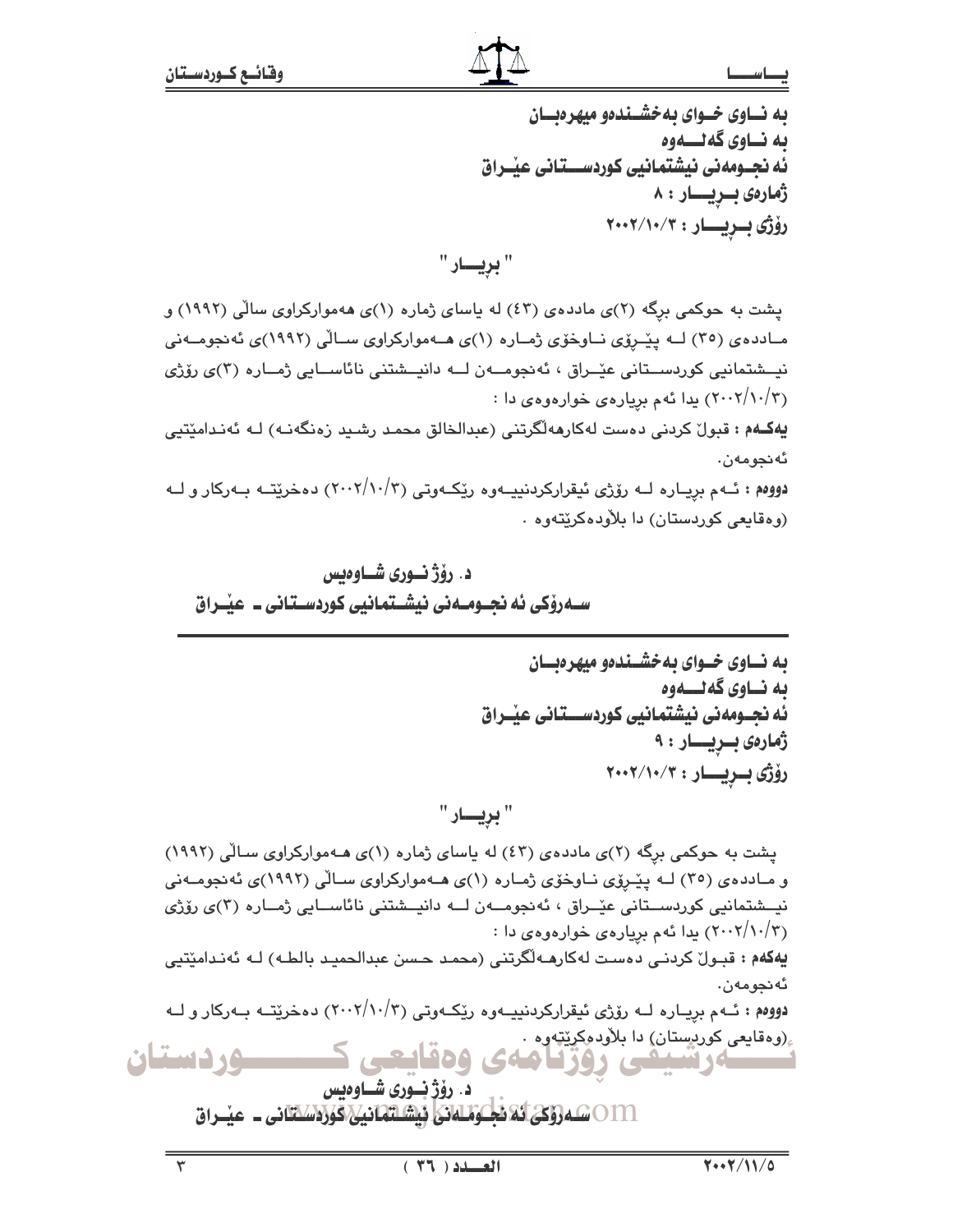به ناوی خوای بهخشندهو میهرهبان به ناوي گه لهوه ئه نجومهنی نیشتمانیی کوردستانی عیراق ژمارەي بريار : ۱۰ رۆژى بريار : ٢٠٠٢/١٠/٣

" بريسار "

یشت به حوکمی برگه (۲)ی ماددهی (٤٣) له پاسای ژماره (۱)ی هـهموارکراوی سـالّی (١٩٩٢) و مـادده ی (۳٥) لــه پیّـروی نـاوخوّی ژمـاره (۱)ی هـهموارکراوی سـالّی (۱۹۹۲)ی ئه نجومـهنی نيــشتمانيي كوردســتاني عێــراق ، ئەنجومـــەن لـــه دانيــشتني نائاســايي ژمــاره (٣)ي رۆژي (۲۰۰۲/۱۰/۳) یدا ئهم بریارهی خوارهوهی دا : يهکهم : قبولٌ کردنی دهست لهکارههالٌگرتنی (سعيد علی خـان) له ئهندامێتيي ئهنجومهن. دووهم : ئــهم بريــاره لــه رۆژي ئيقراركردنييــهوه رێكــهوتي (٢٠٠٢/١٠/٣) دهخرێتــه بــهركار و لــه (وهقايعي کوريستان) دا پلاويدهکريتهوه .

د. رۆژنسورى شساوەيس ســهروْکی ئه نجــومــه نی نیشــتمـانیی کوردســتـانی ــ عیّــراق

به ناوی خوای به خشندهو میهرهبان ىە ناوي گەلەوە ئه نجومهنی نیشتمانیی کوردستانی عیراق ژمارهی بریار : ۱۱ رۆژى بريار : ۲۰۰۲/۱۰/۳

" بريسار "

یشت به حوکمی برگه (۲)ی ماددهی (٤٣) له پاسای ژماره (۱)ی هـهموارکراوی سـالّی (١٩٩٢) و مـادده ی (۳٥) لــه پیّـروّی نــاوخوّی ژمـاره (۱)ی هــهموارکراوی سـالّی (۱۹۹۲)ی ئه نجومــهنی نیےشتمانیی کوردســتانی عیّــراق ، ئەنجومـــەن لـــه دانیــشتنی نائاســایی ژمــاره (۳)ی رۆژی (۲۰۰۲/۱۰/۳) یدا ئهم بریارهی خوارهوهی دا : يهكهم : قبولٌ كردني دەست لەكارھەلْگرتنى (مـلا طـه محمد طـه) له ئەندامێتيى ئەنجومەن. دووهم : ئــهم بريــاره لــه رۆژى ئيقراركردنييــهوه رێكــهوتى (٢٠٠٢/١٠/٣) دهخرێتــه بــهركار و لــه (وهقايعي كوردستان) دا بلاودهكريتهوه .

ساء و نثبته **وردستان** ی دوؤ کا ماه ک دروندون شاوهیس سے روکی ئه نجــومــه نی نیشــتمـانیی کوردســتـانی ــ عیــْـراق www.mojkurdistan.com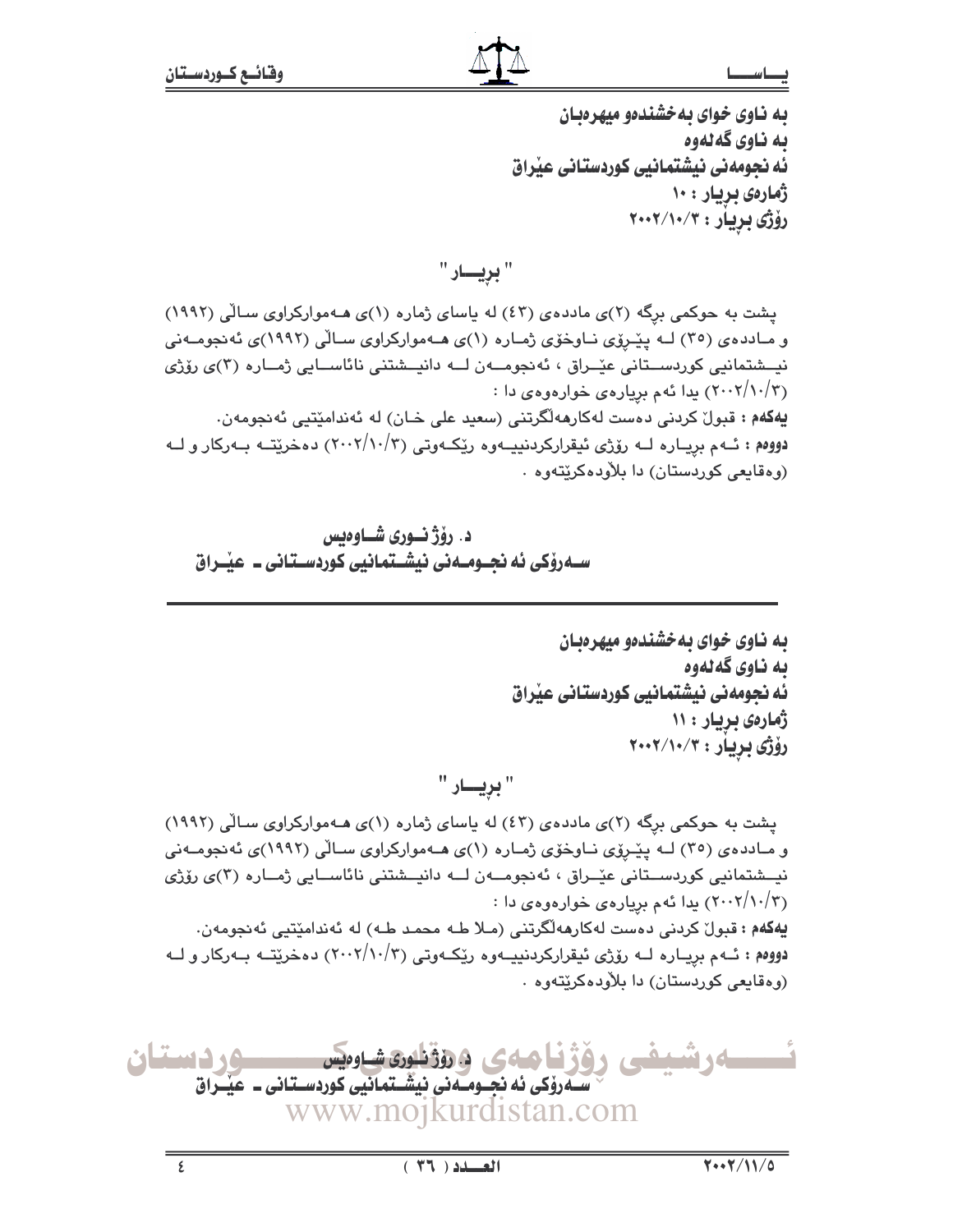به ناوی خوای به خشندهو میهرهبان به ناوي گه لهوه ئه نجومهنی نیشتمانیی کوردستانی عیراق ژمارهی بریار : ۱۸ رۆژى بريار : ۲۰۰۲/۱۰/۳

" بريسار "

یشت به حوکمی برگه (۲)ی ماددهی (٤٣) له پاسای ژماره (۱)ی ههموارکراوی سالی (۱۹۹۲) و مـادده ی (۳۰) لــه ییّــروّی نــاوخوّی ژمــاره (۱)ی هــهموارکراوی ســالّی (۱۹۹۲)ی ئه نجومــهنی نيــشتمانيي كوردســتاني عێــراق ، ئەنجومـــەن لـــه دانيــشتني نائاســايي ژمــاره (٣)ي رۆژي (۲۰۰۲/۱۰/۳) یدا ئهم بریارهی خوارهوهی دا : **يەكەم : ق**بولٌ كردنى دەست لەكارھەلگرتنى (سىلام كىريم خـان) لە ئەندامێتيى ئەنجومەن. دووهم : ئــهم بريــاره لــه رۆژى ئيقراركردنييــهوه رێكــهوتى (٢٠٠٢/١٠/٣) دهخرێتــه بــهركار و لــه (وهقايعي كوردستان) دا بلاودهكريتهوه .

د. رۆژنـورى شـاوەبس ســهروٰکی ئه نجــومــهنی نیشــتمـانیی کوردســتـانی ــ عیّــراق



www.mojkurdistan.com

 $\circ$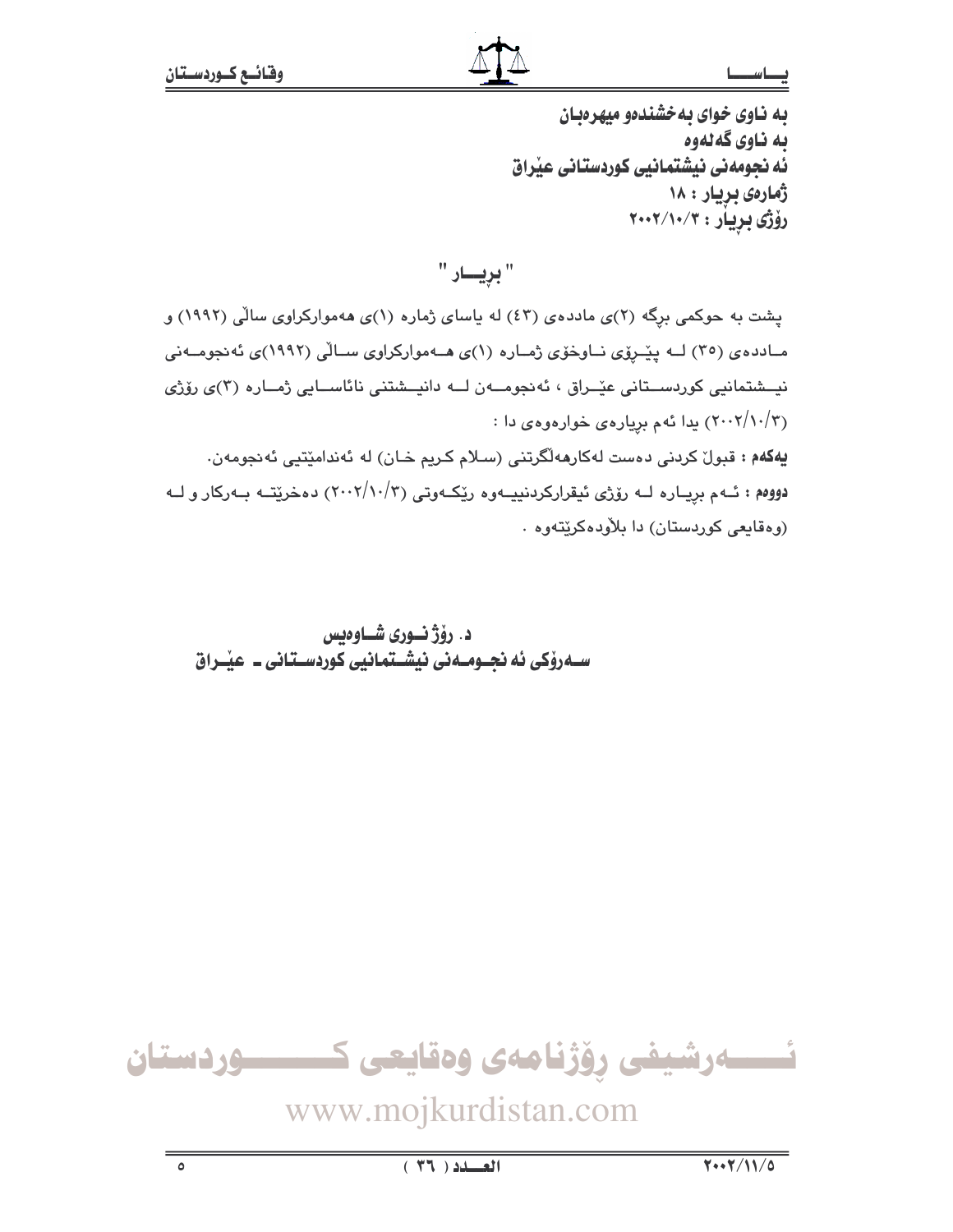به ناوی خوای به خشندهو میهرهبان به ناوي گه لهوه ئه نجومهنی نیشتمانیی کوردستانی عیراق ژمارەي بريار : ۱۹ رۆژى بريار : ٢٠٠٢/١٠/٤

" بړيسار "

یشت به حوکمی برگه (۲)ی ماددهی (٤٣) له پاسای ژماره (۱)ی ههموارکراوی سالی (۱۹۹۲) و مـادده ی (۳۰) لــه ییّــروّی نــاوخوّی ژمــاره (۱)ی هــهموارکراوی ســالّی (۱۹۹۲)ی ئه نجومــهنی نیشتمانیی کوردستانی عیّراق ، ئەنجومـەن لـه دانیـشتنی رۆژی (٢٠٠٢/١٠/٤) یـدا ئـهم برِیـارەی خوارهوه ی دا :

یهکهم : قبولٌ کردنی دهست لهکارههلگرتنی ههر یهکه لهم ئهندامانهی ئهنجومهن کـه ناوهکانیـان له خوارهوه تۆماركراوه :

- ۰۱ ایاد حاجی نامق.
- ۰۲ قادر عزیز محمدامی*ن*.
- ٢. د. فؤاد معصوم خضر.
- ٤. يەريخان محمود عبدالقادر.
	- ٥. حازم احمد اليوسفى.
	- ٦. حسن عبدالكريم برزنجي.

دووهم : ئــهم برِيــاره لــه رۆژى ئيقراركردنييــهوه رێكــهوتى (٢٠٠٢/١٠/٤) دهخرێتــه بــهركار و لــه (وهقايعي كوردستان) دا بلأودهكريتهوه.

د. رۆژنـورى شـاوەبس ســهروٰکی ئه نجــومــهنی نیشــتمـانیی کوردســتـانی ــ عیـّــراق

ئــــــەرشيفى رۆژنامەى وەقايعى كـــــــــوردستان

www.mojkurdistan.com

 $\overline{\tau}$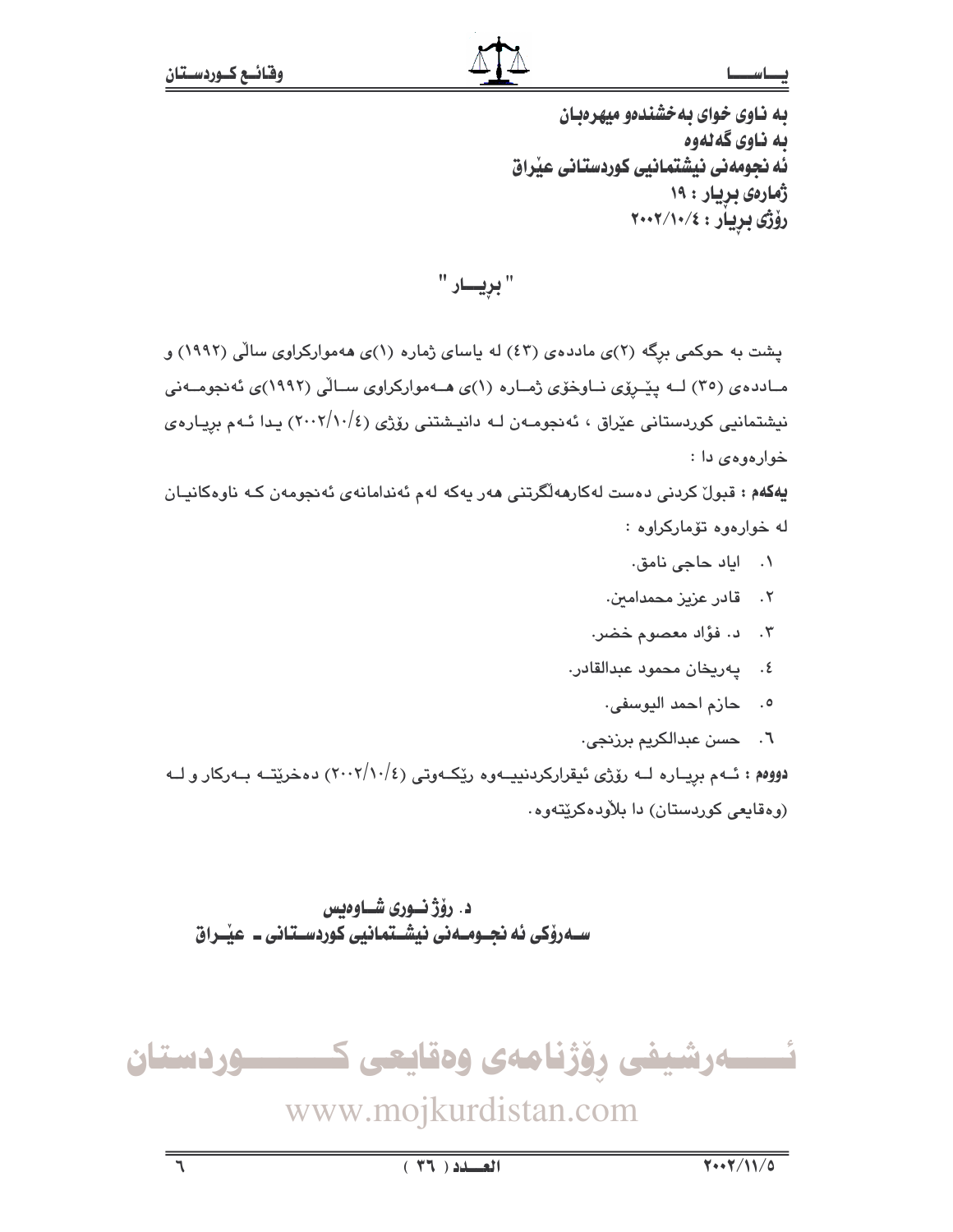### ـا س

به ناوی خوای به خشندهو میهرهبان به ناوي گه لهوه ئه نجومهنی نیشتمانیی کوردستانی عیراق ژمارهی بریار : ۲۰ رۆژى بريار : ٢٠٠٢/١٠/٤

" بريــــار "

یشت به حوکمی مادده ی (٤٤) له پاسای ژماره (١)ی هـهموارکراوی سـالّی (١٩٩٢) و مـادده ی (١٢) لـه پیّیروی نـاوخوّی ژمـاره (١)ی هـهموارکراوی سـالّی (١٩٩٢)ی ئه نجومـهنی نیـشتمانیی کوردستانی عێراق و ، لهسهر داوای مهکتهبی سیاسی پـهکێتی نیـشتمانیی کوردسـتان کـه خـوّی خاوهني ليستي (سەوز)ي ھەلّبژاردنەو ، بۆ پركردنەوەي كورسيە چۆلّەكانى خۆي لە ئەنجومەندا ، ئەنجومەنى نیشتمانیى كوردستانى عێراق لـه دانیـشتنى رۆژى (٢٠٠٢/١٠/٤) يـدا ئـهم بريـارەي خوارەوەى دا:

یهکهم : قبول کردنی ئهم یالکوراوانهی لیستی (سهون)ی ههلابژاردن کـه ناوهکانیـان لـه خـوارهوه تۆماركراوە بە ئەندامى ئەنجومەن :-

- ١) احمد شريف علي.
- ٢) بكر احمد يعقوب.
- ٣) ڇتۆ رؤوف محمد حوێزی.
	- ٤) حيدر اسماعيل عبدالله.
	- ٥) لطيف عبدالقادر صادق.
		- ٦) محمد عباس عـولا.
			- ۷) مناف نادر قادر.
		- ٨) نعمه عبدالله ييرداود.
	- ٩) ياسين محمد عبدالقادر.
		- ١٠) جعفر مصطفى على.
			- ۱۱) رزگار کابِل محمد۰
			- ١٢) رؤوف فرج محمد.
				- ۱۳) عمر سید علی.

ئەن مەرىشقاندىمىدرۆژنامەي ۋەقايعى ك <u>سوردستان</u>

ه) سالار عزیز آسماعیل. WWW.mojkurdistan.com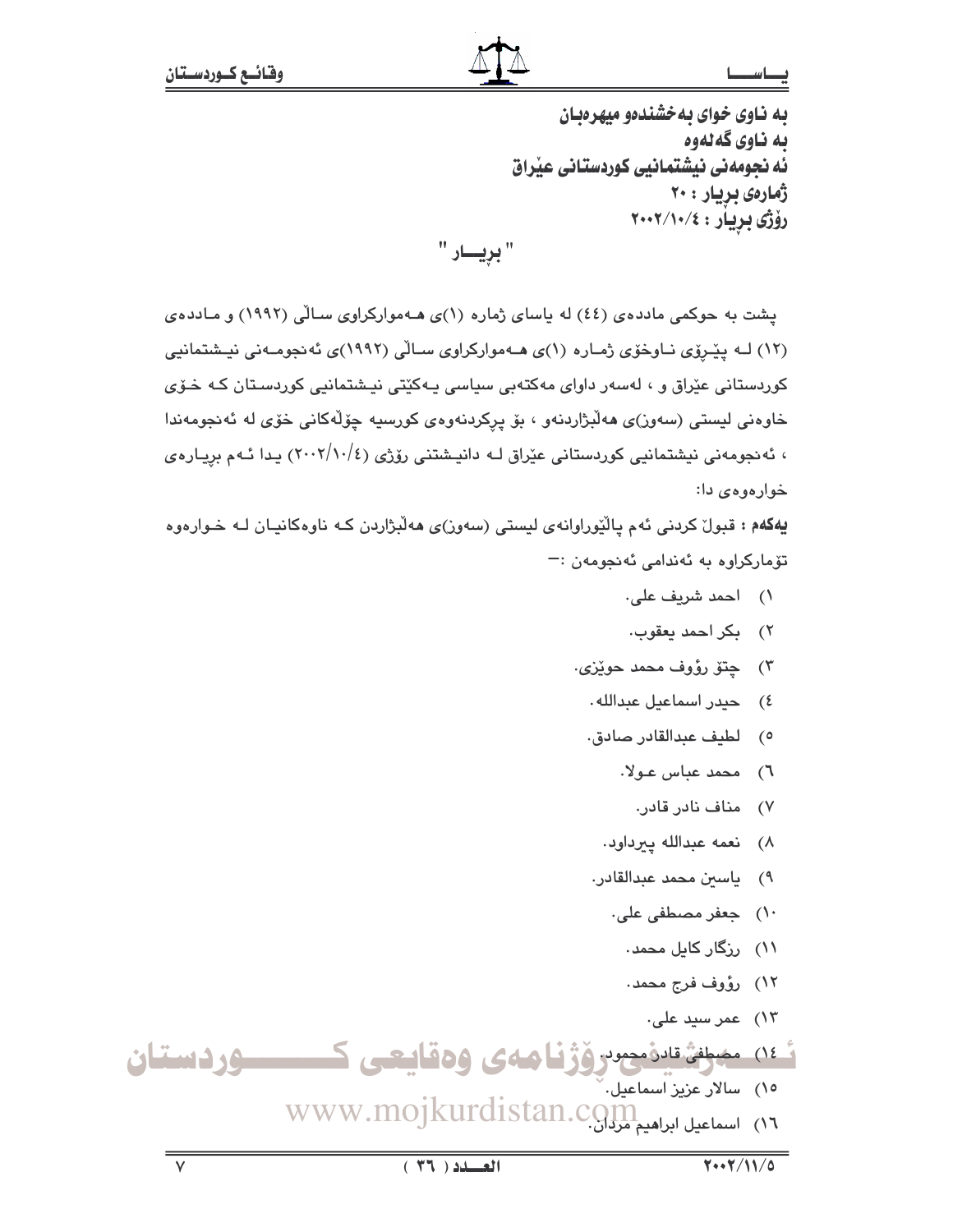- ١٧) صباح حسين عثمان.
- ١٨) عماد احمد سيفور.
	- ۱۹) محسن علي اکثر.
- ٢٠) نجم الدين رشيد امين.
- ٢١) حسين جنبلي عبدالله.
- ٢٢) احمد عبدالرحمن قصاب.
- ٢٣) شيخ عبدالكريم حجى كاكه حمه.

دووهم : لەبەر ئەوەي يالێوراوانى ئەم ليستى ھەلبژاردنــه كـه ناويـان لەسـەرەوە تۆمـاركراوە لــه رۆژی (٢٠٠٢/١٠/٤)دا سوێندی ياسـاييان خـواردووه ، لهېـهر ئـهوه ئهنـدامێتييان لـه ئهنجومـهنی نیشتمانیی کوردستانی عێراقدا ، هەر لەو رۆژەوە خراوەتەکار.

سیّیهم : سـﻪرۆکاپەتپی ئەنجومـﻪنی نیـشتمانیی کوردسـتانی عیّـراق ییّویـسته حوکمـﻪکانی ئـﻪم برياره بخاته بەركار.

چــوارهم: ئــهم بريــاره لــه رۆژى ئيقراركردنييــهوه رێكــهوتى (٢٠٠٢/١٠/٤) خراوهتــه بــهركار و لــه (وهقايعي كوردستان) دا بلاودهكريتهوه.

د. رۆژنـورى شـاوەبس ســهروْکی ئه نجــومــهنی نیشــتمانیی کوردســتـانی ــ عیـْــراق



www.mojkurdistan.com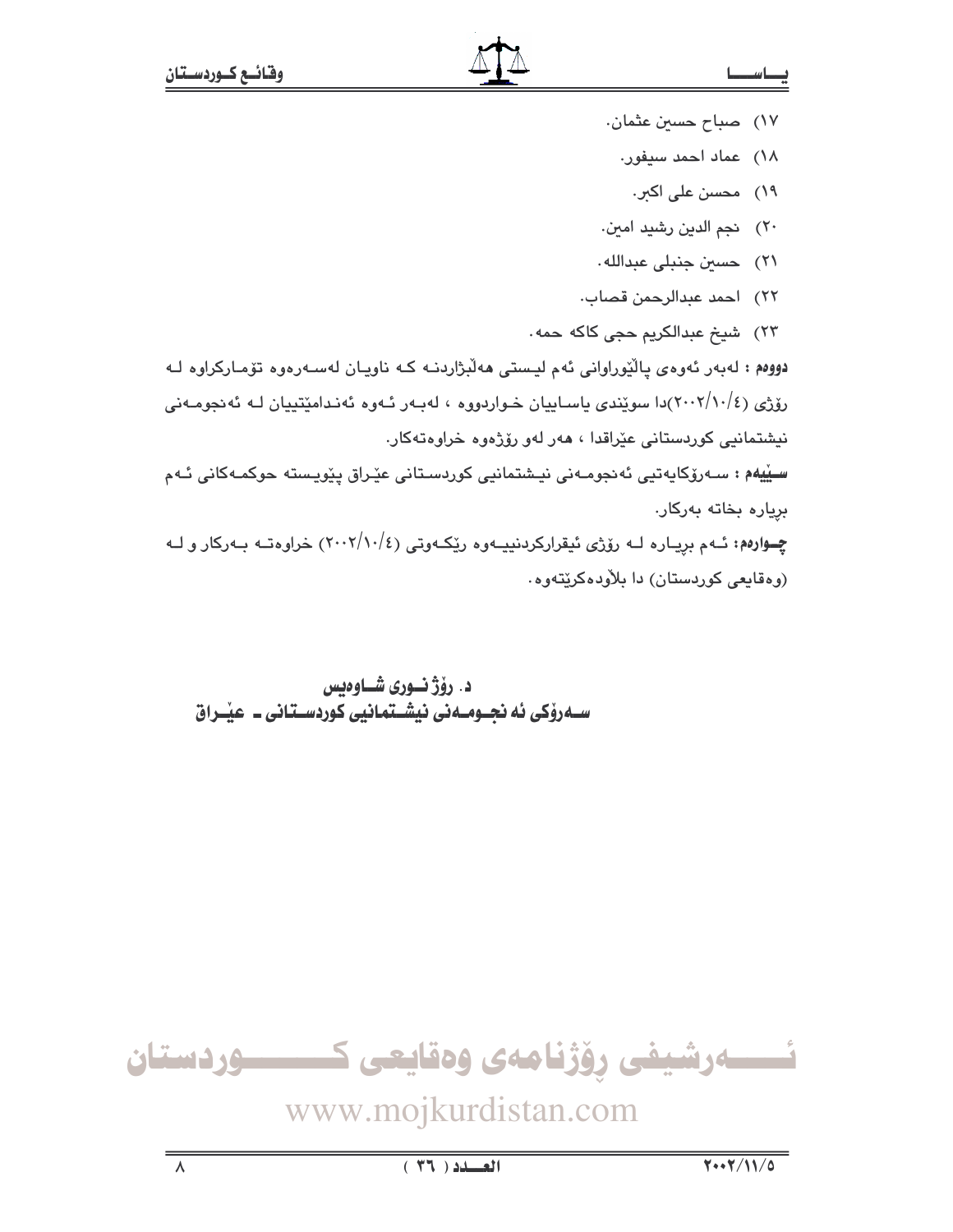به ناوی خوای به خشندهو میهرهبان به ناوي گه لهوه ئه نجومهنی نیشتمانیی کوردستانی عیراق ژمارەي بريار : ۲۱ رۆژى بريار : ٢٠٠٢/١٠/١٥

" بريــــار "

یشت به حوکمهکانی برِگه (۱)ی ماددهی (٥٦) و برگه (۱)ی ماددهی (٦١) لـه یاسای ژماره (۱)ی هـهموارکراوی سـالّی (۱۹۹۲) و لهسـهر داوای ژمـارهی باسـایی لـه ئهنـدامانی ئهنجومـهنی نیشتمانیی کوردستانی عێراق ، ئەنجومەن لـه دانیـشتنی رۆژی (۲۰۰۲/۱۰/۱۰) بـدا ئـهم بریـارەی خوارهوهي دا :

يهڪهم: مــــــاوهي ئـيش وکباري ئهنـــجومهني نيـشتمانيي کوردسـتاني عيّـراق ، سـهرهتا لـه (٢٠٠٢/١٠/٤) وهوه تا ههلابژاردنی خولی دووهمی ئه نجومهن و دانپشتنی بهکـهمی ، نـاوی (خـولی گواستنەوە) دەبێت .

دوومم: سەرۆكى ئەنجومەن لە فراكسىۆنى يارتى دىموكراتى كوردستان دەبێت و جێگرى سـەرۆك لــه فراکــــسیۆنی پــهکێتی نیــشتمانیی کوردســتان دەبێــت بــۆ مــاوەی ســیٚ مــانگ لــه رۆژی (٢٠٠٢/١٠/١٥) وهوه بـــوّ دوو مـــانگي دواي ئـــهوه ســـهروّك و جێگـــر يلـــه يــان (مهنــصهييان) دهگۆرنەوەو ، ئەم ئالۆگۆرە بەم شێوەپە بەردەوام دەبێت تـا كـاتى ھەلٚبـژاردنى خـولى دووەمـى ھەلىژاردنى ئەنجومەن.

سِيْيهم : مەردەقى پيچەوانەي جوكمەكانى ئەم بريارە بيّت ناخريتە بەركار. چوارهم: ئهم بریاره له رۆژى دههيذانيهوه دهخريته بهركار و لـه (وهقايعى كوردستان) دا ىلأودەكرێتەوھ.

د. رؤژ نـوري شـاوەبس سـهروکی ئه نحـومـهنی نیشـتمانیی کوردسـتانی ـ عیّـراق

ئـــــەرشیفی رۆژنامەی وەقايعی ك ـــــوردستان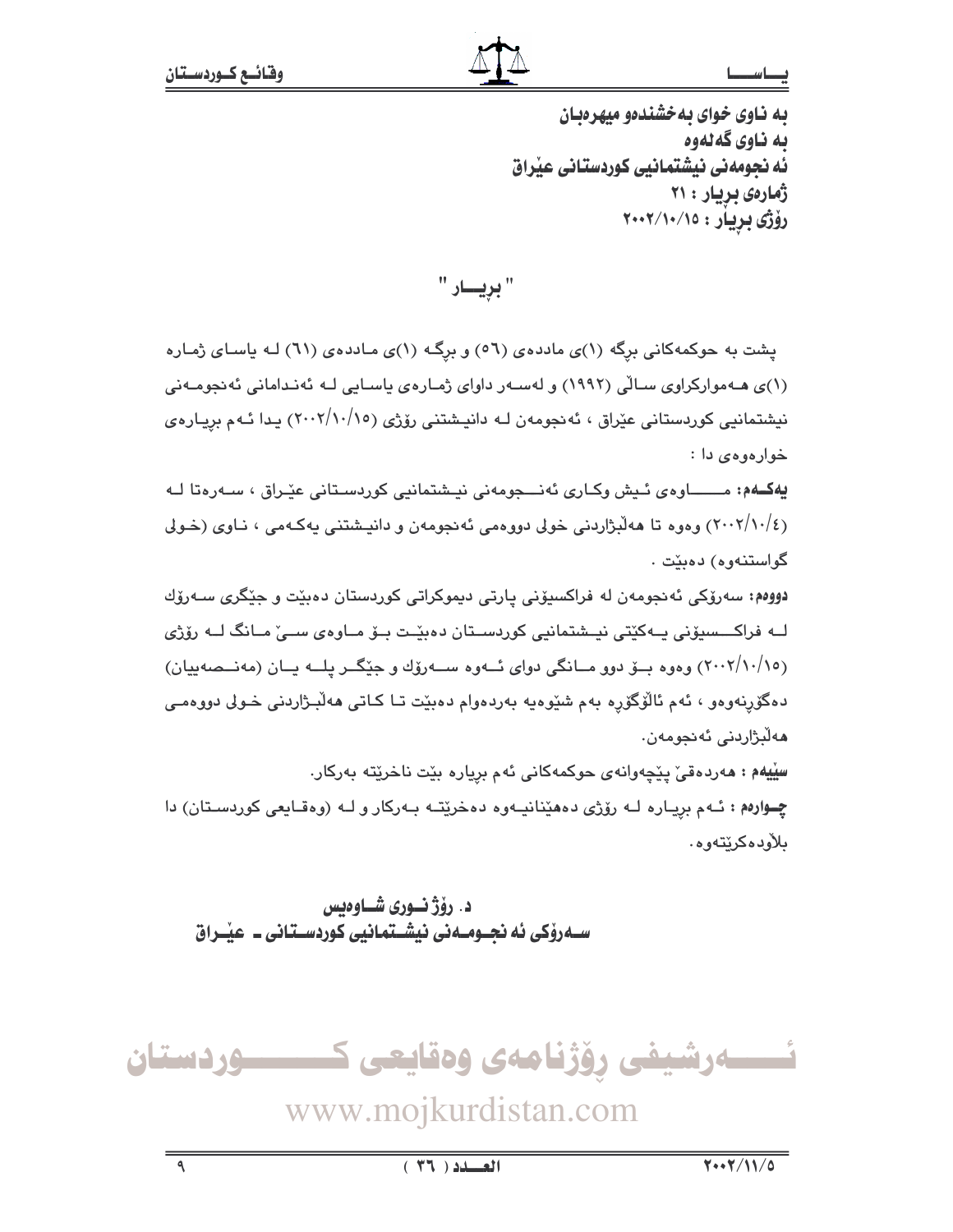### ـا س

به ناوی خوای به خشندهو میهرهبان به ناوي گهلهوه ئه نجومهنی نیشتمانیی کوردستانی عیراق ژمارەى بريـــار : ۲۲ رۆژى بريسار : ١٥/١٠/١٠٧

" بريــــار "

یشت به حوکمی ماددهی (٤٤) له پاسای ژماره (١)ی هـهموارکراوی سـالّی (١٩٩٢) و مـاددهی (١٢) لــه پیروی نــاوخوّی ژمـاره (١)ی هــهموارکراوی ســالّی (١٩٩٢)ی ئه نجومــهنی نیــشتمانیی کوردستانی عێراق و لهسهر داوای ژماره (۷۳۳)ی رۆژی (۲۰۰۲/۱۰/۱٤)ی مهکتهبی سیاسی یارتی ديمـوکراتي کوردسـتان کـه خــۆي خــاوهني ليـستي (زهرد) ي ههلبژاردنــهو ، بــۆ پرکردنــهوهي کورســيى پهنجاويهکــهمينى بريــار لهســهر دراوى خــۆى و بهرکارخــستنى رێکهوتنامهکــهى (۱۹۹۸/۹/۱۷)ی واشـنتوّن ، ئەنجومــەنی نیــشتمانیی کوردســتانی عیّـراق لــه دانیــشتنی روّژی (۲۰۰۲/۱۰/۱۰) یدا ئهم بریارهی خوارهوهیدا :

**يەكەم : ق**بول كردنى ئەندامێتى پاڵێوراو (فلك الـدین صـابر كاكـەیى) لـە ئەنجومـەنى نیـشتمانیى كوردستانى عيّراقدا .

دووهم : لەبەر ئەوەي ئەم يالٽوراوەي سەرەوەي ليستى ھەلّبژاردنە لە (١٠/١٠/١٥) دا سـوێندى باسایی خواردووه ، له بهر ئهوه ئەندامێتی ئەو له ئەنجومەنی نیشتمانیی کوردستانی عێراقدا له روّژي (۱۰/۱۰/۱۰/۱۰) ده وه خراوه ته کار

**سِيْيەم :** يێويستە سەرۆكايەتى ئەنجومەن ئەم بريارە بخاتە بەركار. چوارهم : ئـهم بږيـاره لـه رۆژى ئيقراركردنييـهوه رێكـهوتى (٢٠٠٢/١٠/١٥) دهخرێتـه بـهركار و لـه (وهقايعي كوردستان) دا بلاودهكريتهوه.

د. رۆژنسورى شساوەيس ســهروْکی ئه نجــومــهنی نیشــتمانیی کوردسـتـانی ــ عیْــراق

ئـــــەرشيفى رۆژنامەي وەقايعى ك ــــوردستان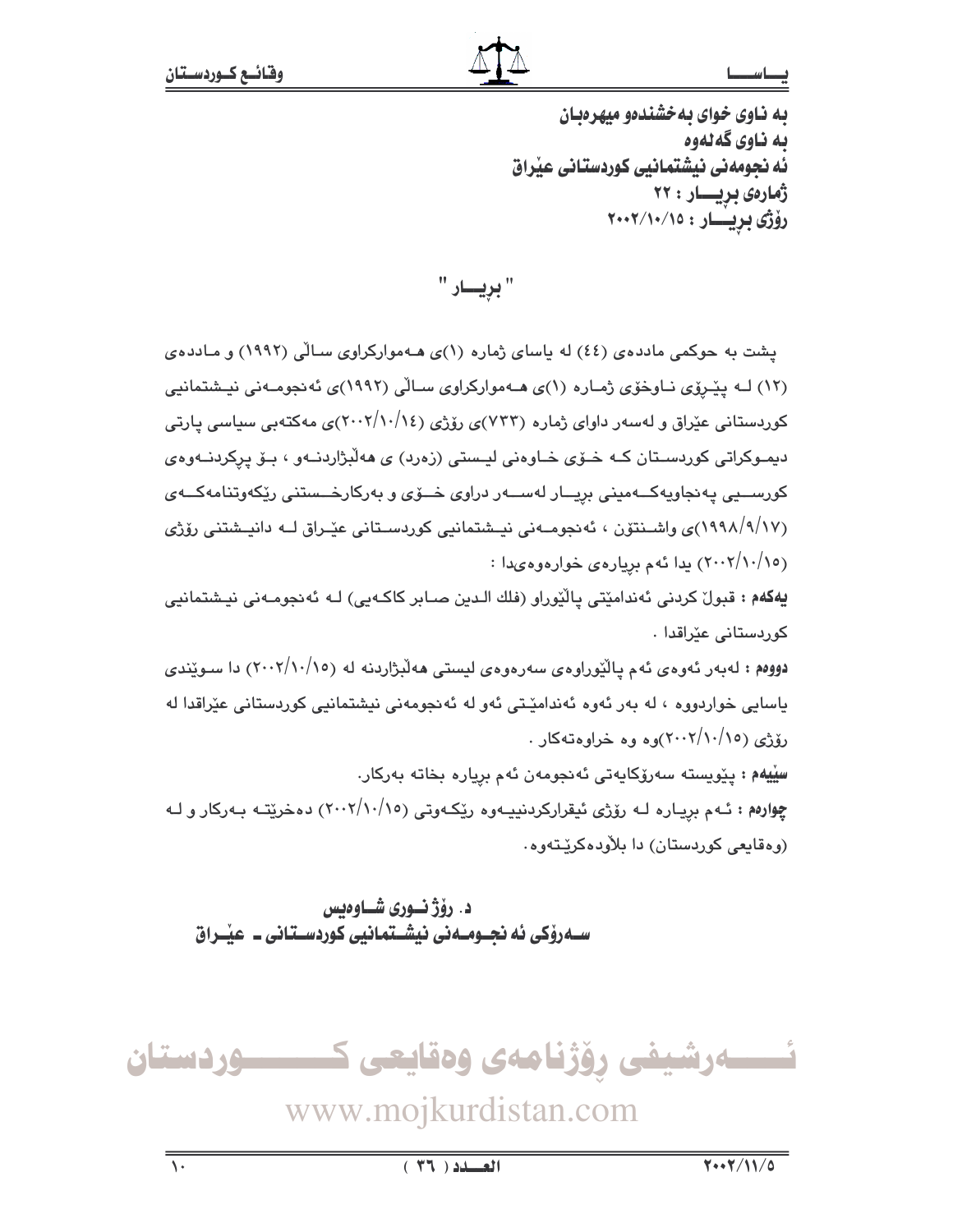به ناوی خوای به خشندهو میهرهبان به ناوي گهلهوه ئه نجومهنی نیشتمانیی کوردستانی عیراق ژمارەى بريسار : ۲۳ رۆژى بريسار : ١٥/١٠/١٠٧

" بړيسار "

یشت به حوکمی برگه (۲)ی ماددهی (٤٣) له پاسای ژماره (۱)ی ههموارکراوی سالی (۱۹۹۲) و مـادده ی (۳٥) لــه پیّـروّی نــاوخوّی ژمـاره (۱)ی هــهموارکراوی ســالّی (۱۹۹۲) ی نّه نجومــه ن ، ئەنجومەنى نیشتمانیى كوردستانى عێراق لـه دانیـشتنى رۆژى (١٥/١٠/١٠) يـدا ئـهم بريـارەي خوارموم*ی* دا :

**يەكەم : ت**ېول كردنى دەست لەكار ھەلگرتنى ھەر پەكە لەم ئەندامانەي ئەنجومەن كە ناوەكانيان له خوارهو تۆماركراوه:-

- ۰۱ ارسلان بایز.
- ٢. جلال جوهر.
- ۴. شالاُو علي عسكري.
- ٤. محسن علي اکثر قاسم.
- ٥. فسرين مصطفى مظهر.
	- ٦. كمال جلال غريب.
- ۰۷ د . فائق محمد گوليي.

دووهم : ئـهم برپيـاره لــه رۆژى ئيقراركردنييـهوه رێكـهوتى (١٠/١٠/١٥/) دهخرێتــه بـهركار و لــه (وهقايعي كوردستان) دا بلاودهكريتهوه.

د. رۆژنسورى شاوەبس ســهروٰکی ئه نجــومــهنی نیشــتمـانیی کوردســتـانی ــ عیـّــراق

ئــــــەرشيفى رۆژنامەى وەقايعى كــــــــــوردستان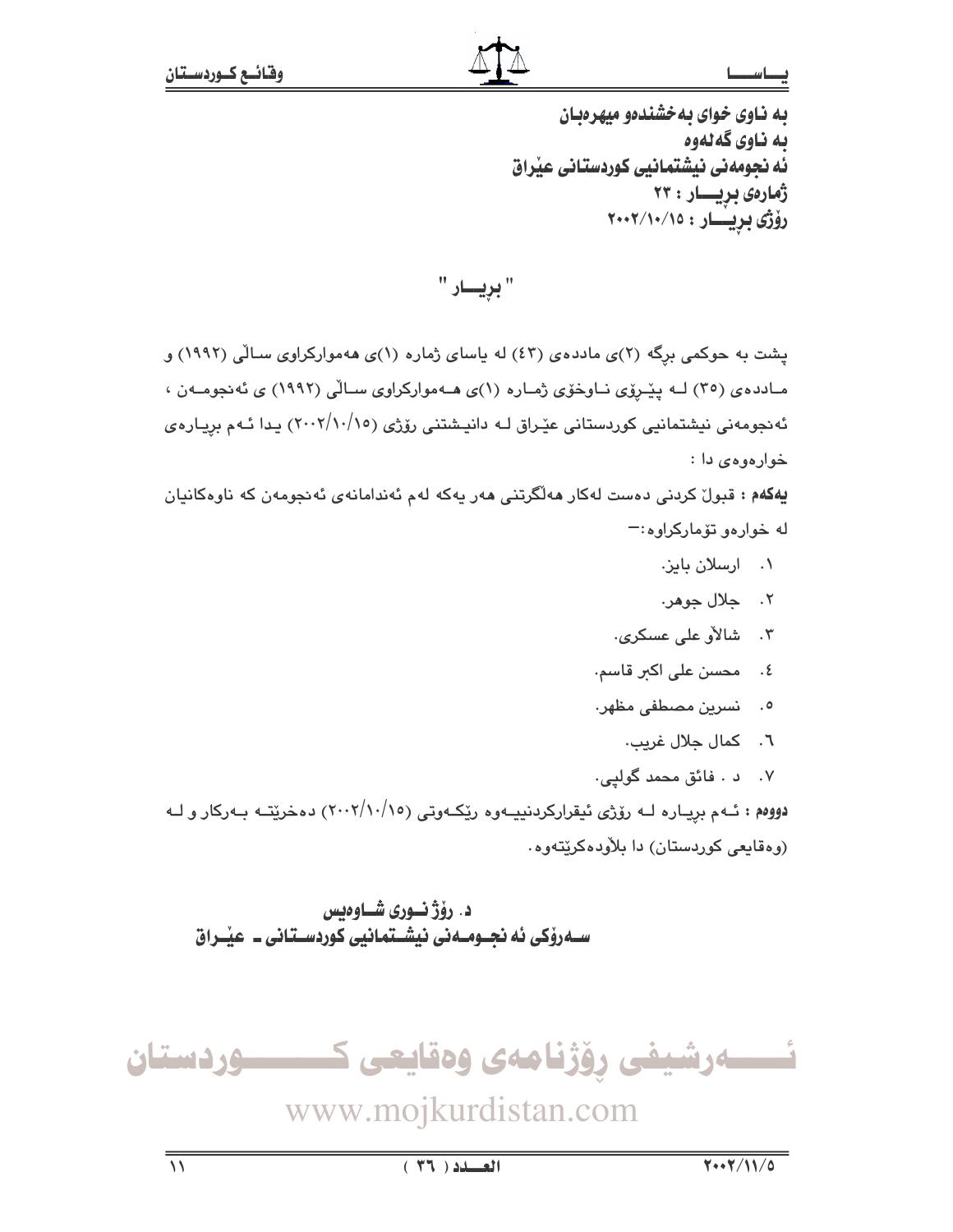وهزارهتي دارايىو ئابوورى بەرپوەبەرايەتى گشتى ديوان خۆيەتى ميشؤوو: ٢٠٠٢/١٠/١٦

"بهيسان "

پالْپـشت بـه راسـپارده $\omega$  سـهرۆکایەتی ئەنجومـەنی وەزیـران لەرێِکـەوتی ۲۰۰۲/۱۰/۱۰ و لەبـەر بهرژوهندی گشتی کار و پشت بهو دهسهلأتهی به پیّی برگهی (۲) له ماددهی چوارهم له پاسای وهزارهتی داراییو نابووری ژماره (۱۳)ی سالّی ۱۹۹۲ ههموارکراو پیّمان دراوه بریارماندا به :—

- □ ھەلّوەشاندنەوەي ھـﻪردوو بەرێوەبەراپـﻪتى گـومرگى سـۆران و بەرێوەبەراپـﻪتى گـومرگى مێرگەسۆر و کردنیان بە بنکە.
	- □ يەك بوونيان لەگەلٚ بەرێوەبەرايەتى گومرگى ھەولێر لە بوارى كارگێرىو دارايى.

سيەركىس ئاغاجان مامەنىدۆ وهزيسري دارايسي و ئباسسووري



www.mojkurdistan.com

 $(57)$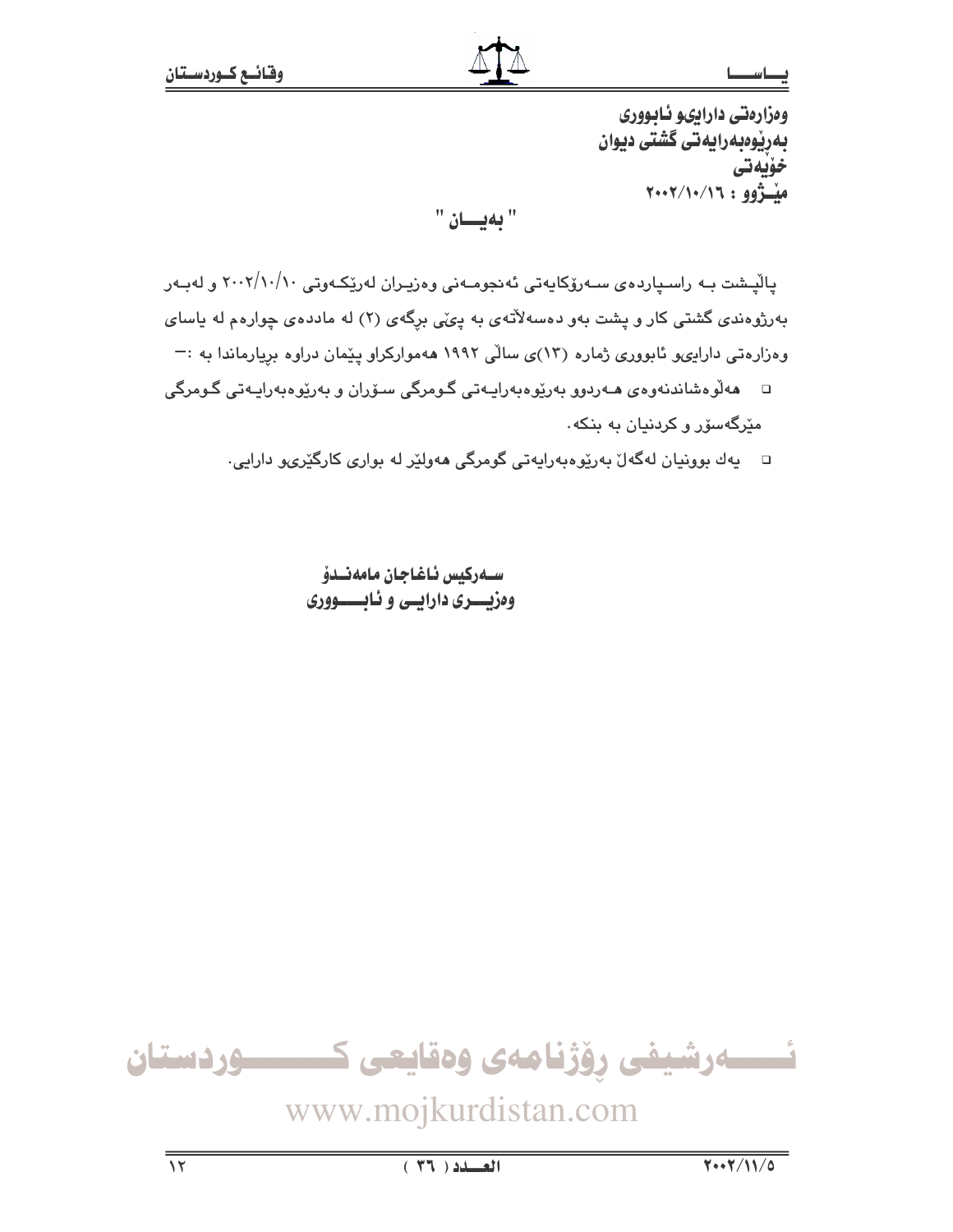يسم الله الرحمن الرحيم بأسم الشعب المجلس الوطني لكوردستان ــ العراق رقم الأصدار : ١٦ تأريخ الأصدار: ١٦/١٠/١٠٧

استنادا لحكم الفقرة (١) من المادة (٥٦) و المادة (٥٣) من القانون رقم (١) لسنة ١٩٩٢ المعدل ، و بناءا على ما عرضه العدد القانوني من أعضاء المجلس الوطني ، و ما شرعه المجلس الـوطني لكوردستان ــ العراق بجلسته المرقمة (٣) و المنعقدة بتأريخ ٢٠٠٢/١٠/١٥ و للصلاحية المخولة لنا بموجب الفقرة (٣) من المادة الثانية من القانون رقم (١٠) لسنة ١٩٩٧ قررنا اصدار القانون الاتي :

قانسون رقم ( ١٦ ) لسنة ٢٠٠٢ قبانسون تصديق اتفاقية واشنطون لإحلال السلام في اقليم كوردستان العراق المبرمة بين فيادتي الحسرب الديمقراطي الكوردسستاني و الأنحساد السوطني الكبوردسستانس

المادة الأولى : تصدق الأتفاقية الموقعة في واشـنـطون بتـأريخ ١٩٩٨/٩/١٧ بـين الـسيد مـسعود البـارزاني رئـيس الحزب الديمقراطي الكوردستاني و السيد جلال الطالباني الأمين العام للاتحاد الوطني الكوردستاني لإحلال السلام في اقليم كوردستان \_ العراق.

المادة الثّانية : يعتبر هذا القانون نافذا من تأريخ اصداره و ينشر في الجريدة الرسمية (وقائم كوردستان) .

د. رۆژ نــورى شــاويــس رئيس الـمجــلـس الـوطّنى لكوردسـتـان ـ العــراق

ــــوردستان ئـــــەرشيفى رۆژنامەي وەقايعى ك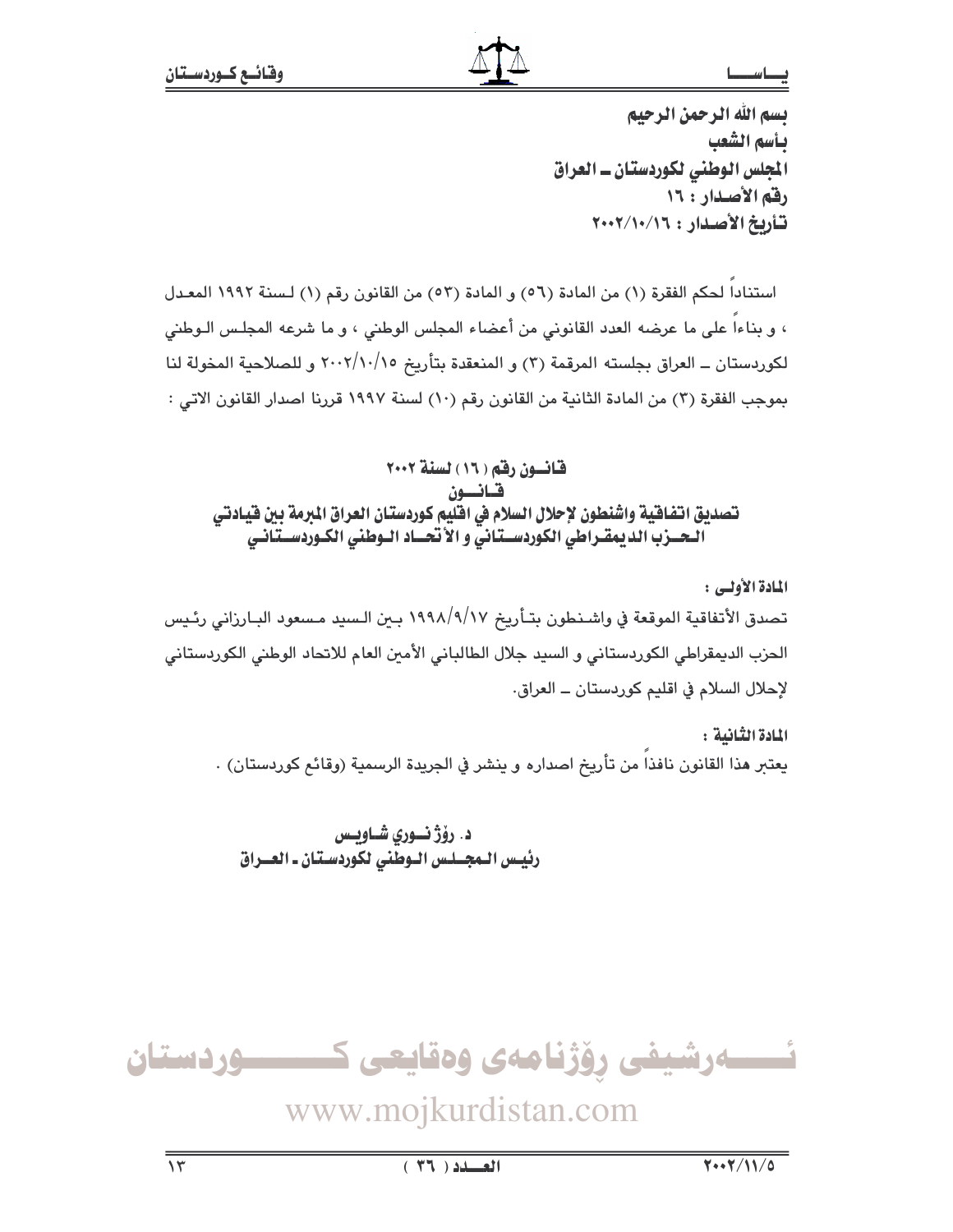## بسم الله الرحمن الرحيم بأسم الشعب الجلس الوطني لكوردستان ــ العراق رقم القـرار : ٨ تأريخ القرار : ٢٠٠٢/١٠/٣

## $"$ قبراد $"$

استناداً الى حكم الفقرة (٢) من المادة (٤٣) من القانون رقم (١) لسنة ١٩٩٢ المعدل و المادة (٣٥) من النظام الداخلي للمجلس الوطني لكوردستان ــ العراق رقم (١) لسنة ١٩٩٢ المعدل قرر المجلس الوطني لكوردستان ــ العراق بجلسته الأستثنائية المرقمة (٣) و المنعقدة بتأريخ (٢٠٠٢/١٠/٢) مـا یلی : أولاً : قبول استقالة (عبدالخالق محمد رشيد زنگنه) من عضوية المجلس . **ثانياً :** يعتبر هذا القرار نافذاً من تأريخ إقراره في ٢٠٠٢/١٠/٣ و ينشر في جريدة وقائع كوردستان .

> د. رؤژ نسوري شــاويــس رئيس الـمجــلـس الـوطني لكوردسـتان ـ العــراق

> > بسم الله الرحمن الرحيم بأسم الشعب المجلس الوطني لكوردستان ـ العراق رفقم القــرار : ٩ تأريخ القرار: ٢٠٠٢/١٠/٣

 $\overline{a}$ 

 $\mathsf{B} \subseteq \mathsf{B}$ 

استناداً الى حكم الفقرة (٢) من المادة (٤٣) من القانون رقم (١) لسنة ١٩٩٢ المعدل و المادة (٣٥) من النظام الداخلي للمجلس الوطني لكوردستان ـ العراق رقم (١) لسنة ١٩٩٢ المعدل قـرر المجلـس الـوطني لكوردسـتان ـــ العـراق بجلـسته الأسـتثنائية المرقمـة (٣) و المنعقـدة بتـأريخ (۲۰۰۲/۱۰/۳) ما يلي : أولاً : قبول استقالة (محمد حسن عبدالحميد بالطـه) من عضوية المجلس . ثانياً : يعتبر هذا القرار نافذاً من تأريخ إقراره في ٢٠٠٢/١٠/٣ و ينشر في جريدة وقائع كوردستان .

<u>ئىسسسا</u>كى ئىشبىغى بوقۇغا ئېيىن المجلس الىمىن نكوردستان ـ العـرانى نـ استغان <u>ڊ. روڳ نڀوري شــاويـس</u> <sup>ر —</sup> رئيس المجـلس الـوطني لكوردسـتان ـ العــراق-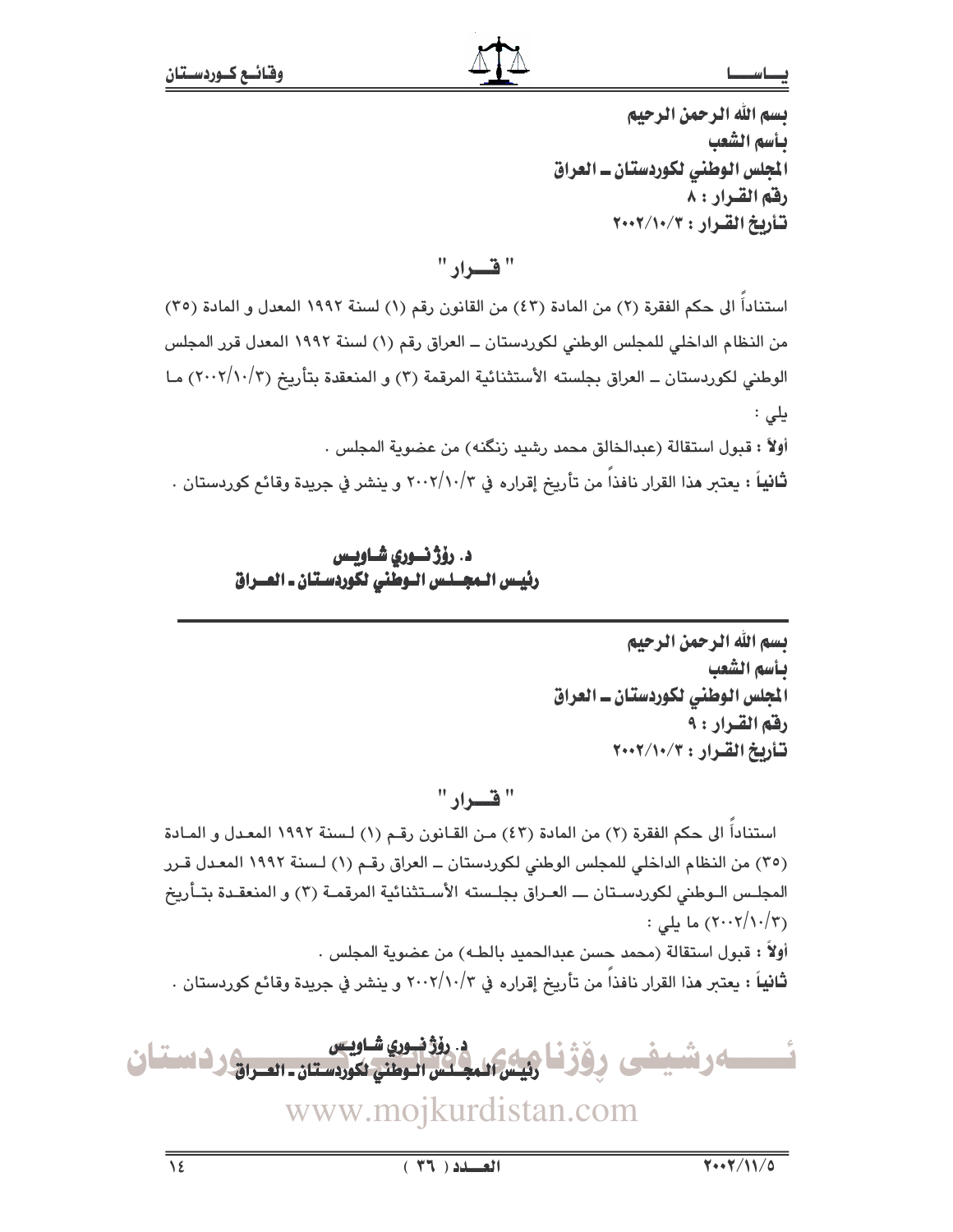يسم الله الرحمن الرحيم بأسم الشعب المجلس الوطني لكوردستان ـ العراق رفقم القرار: ١٠ تأريخ القرار: ٢٠٠٢/١٠/٢

" قرار "

استناداً الى حكم الفقرة (٢) مـن المـادة (٤٣) مـن القـانون رقـم (١) لـسنة ١٩٩٢ المعـدل و المـادة (٣٥) من النظام الداخلي للمجلس الوطني لكوردستان ــ العراق رقم (١) لسنة ١٩٩٢ المعدل قـرر المجلـس الـوطني لكوردسـتان ـــ العـراق بجلـسته الأسـتثنائية المرقمـة (٣) و المنعقـدة بتـأريخ : ۲۰۰۲/۱۰/۳) ما يلي  $(5.57/1.7)$ أولاً : قبول استقالة (سـعيد على خـان) من عضوية المجلس .

**ثانياً :** يعتبر هذا القرار نافذاً من تأريخ إقراره في ٢٠٠٢/١٠/٣ و ينشر في جريدة وقائم كوردستان .

د. رۆژ نسورى شــاويس رئِيس الـمجــلـس الـوطنَى لكوردسـتان ـ العــراق



www.mojkurdistan.com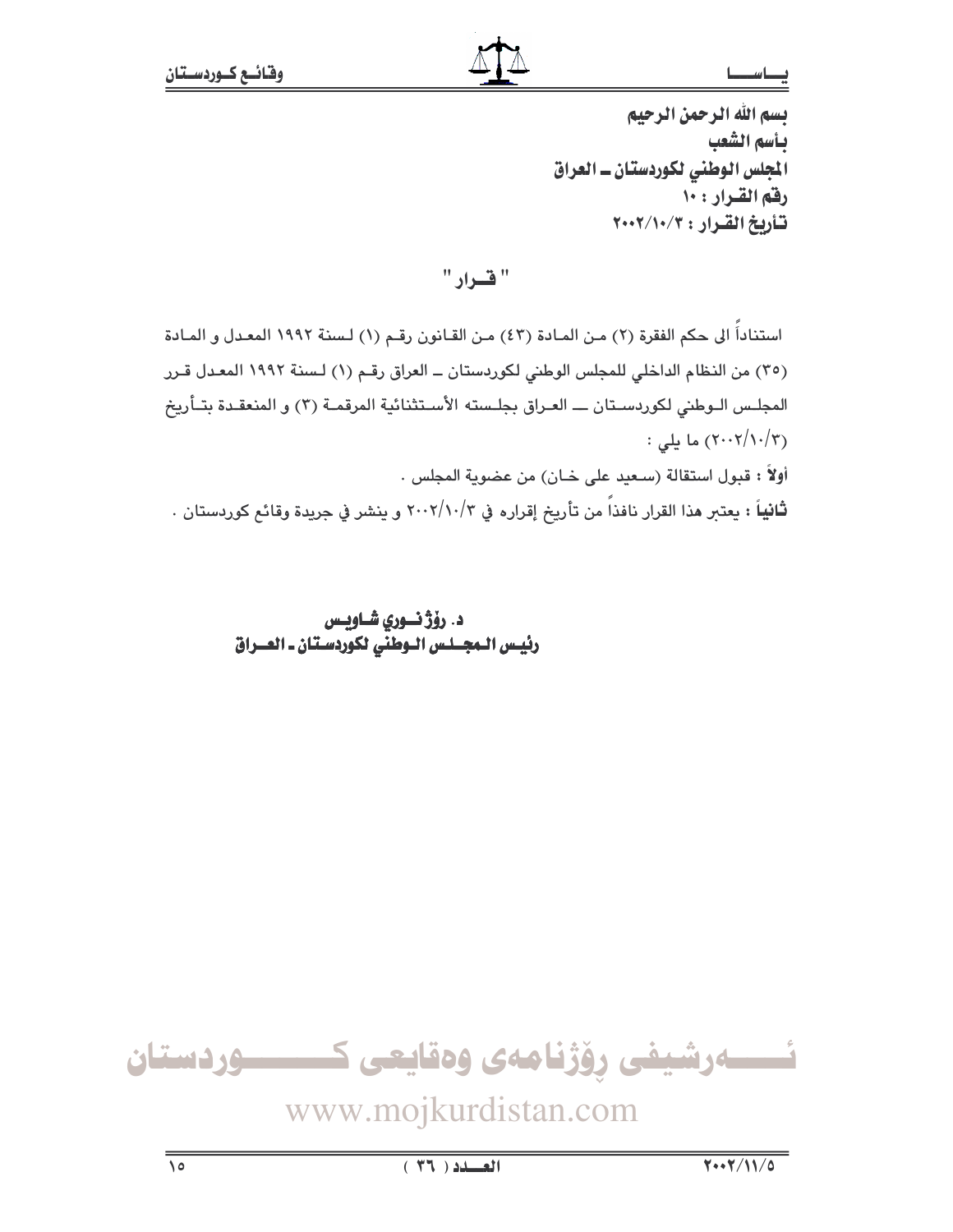بسم الله الرحمن الرحيم بأسم الشعب المجلس الوطني لكوردستان ـ العراق رفق القرار : ١١ تأريخ القرار: ٢٠٠٢/١٠/٢

" قرار "

استناداً الى حكم الفقرة (٢) من المادة (٤٣) من القانون رقم (١) لسنة ١٩٩٢ المعدل و المادة (٣٥) من النظام الداخلي للمجلس الوطني لكوردستان ــ العراق رقم (١) لسنة ١٩٩٢ المعدل قرر المجلس الوطني لكوردستان ــ العراق بجلسته الأستثنائية المرقمة (٣) و المنعقدة بتأريخ (٢٠٠٢/١٠/٣) مـا يلى : أولاً : قبول استقالة (مـلا طـه محمـد طـه) من عضوية المجلس . ثانياً : يعتبر هذا القرار نافذاً من تأريخ إقراره في ٢٠٠٢/١٠/٣ و ينشر في جريدة وقائع كوردستان .

> د. رۆژ نسوري شــاويــس رئيس الـمجــلـس الـوطني لكوردسـتان ـ العــراق



www.mojkurdistan.com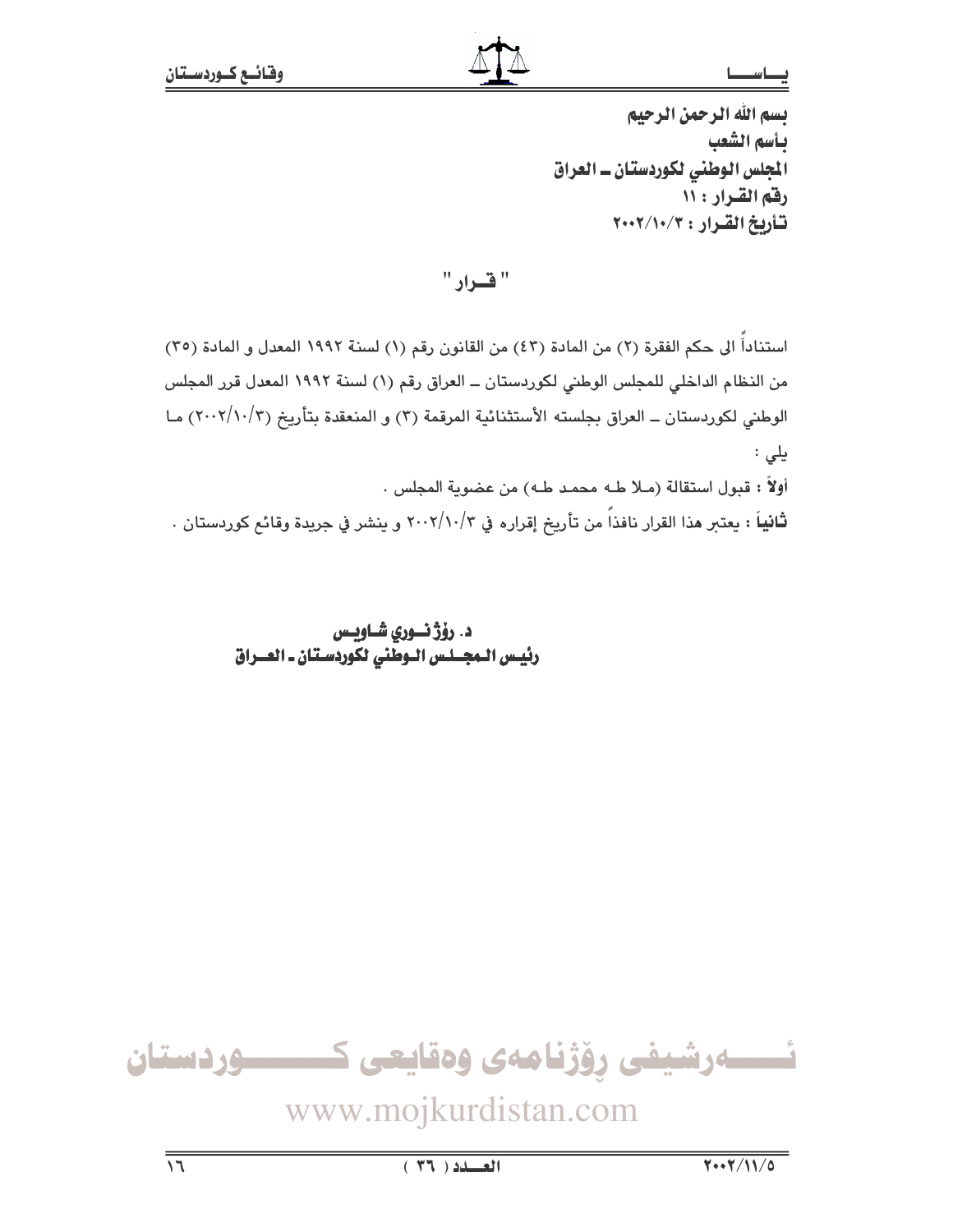يسم الله الرحمن الرحيم بأسم الشعب المجلس الوطني لكوردستان ـ العراق رفق القسرار : ١٨ تأريخ القرار: ٢٠٠٢/١٠/٢

" قرار "

استناداً الى حكم الفقرة (٢) من المادة (٤٣) مـن القـانون رقـم (١) لـسنة ١٩٩٢ المعـدل و المـادة (٣٥) من النظام الداخلي للمجلس الوطني لكوردستان ــ العراق رقم (١) لسنة ١٩٩٢ المعدل قـرر المجلـس الـوطني لكوردسـتان ـــ العـراق بجلـسته الأسـتثنائية المرقمـة (٣) و المنعقـدة بتـأريخ (٢٠٠٢/١٠/٣) ما يلي: أولاً : قبول استقالة (سـلام كـريم خـان) من عضوية المجلس . ثانياً : يعتبر هذا القرار نافذاً من تأريخ إقراره في ٢٠٠٢/١٠/٣ و ينشر في جريدة وقائع كوردستان .

> د. رؤژ نسوري شــاويـس رئيس المجلس اللوطني لكوردستان ـ العلراق



www.mojkurdistan.com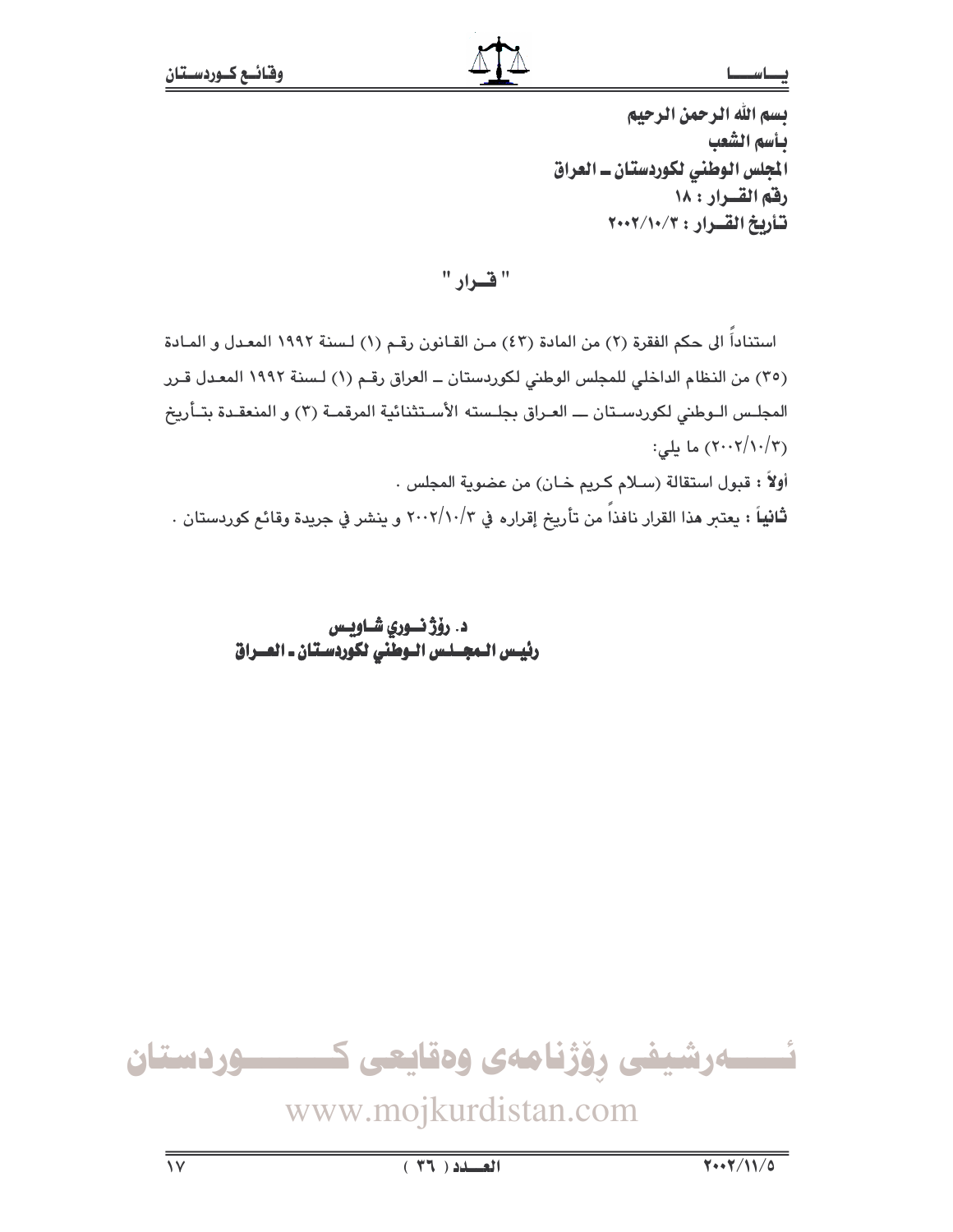يسم الله الرحمن الرحيم بأسم الشعب المجلس الوطني لكوردستان ـ العراق رفق القسرار : ١٩ تأريخ القرار: ٢٠٠٢/١٠/٤

" قدراد "

استناداً الى حكم الفقرة (٢) من المادة (٤٣) مـن القـانون رقـم (١) لـسنة ١٩٩٢ المعـدل و المـادة (٣٥) من النظام الداخلي للمجلس رقم (١) لسنة ١٩٩٢ المعدل قرر المجلس الوطني لكوردستان ـــ العراق بجلسته المنعقدة بتأريخ (٢٠٠٢/١٠/٤) ما يلي : أولأ:

قبول استقالة كل من اعضاء المجلس المدرجة اسماؤهم ادناه :

- ٠١ اياد حاجي نامق.
- ٢. قادر عزیز محمد امین.
- ٠٣. د. فوَّاد معصوم خضر.
- ٤. يريخان محمود عبدالقادر.
	- ٥. حازم احمد اليوسفي.
- ٦. حسن عبدالكريم برزنجى.

ثانياً :

يكون القرار نافذاً اعتباراً من تأريخ اقراره في ٢٠٠٢/١٠/٤ و ينشر في جريدة وقائع كوردستان.

د. رۆژ نسوري شــاويــس رئيس المجـلس الـوطّنى لكوردسـتان ـ العــراق

ئـــــــەرشيفى رۆژنامەى وەقايعى كــــــــــوردستان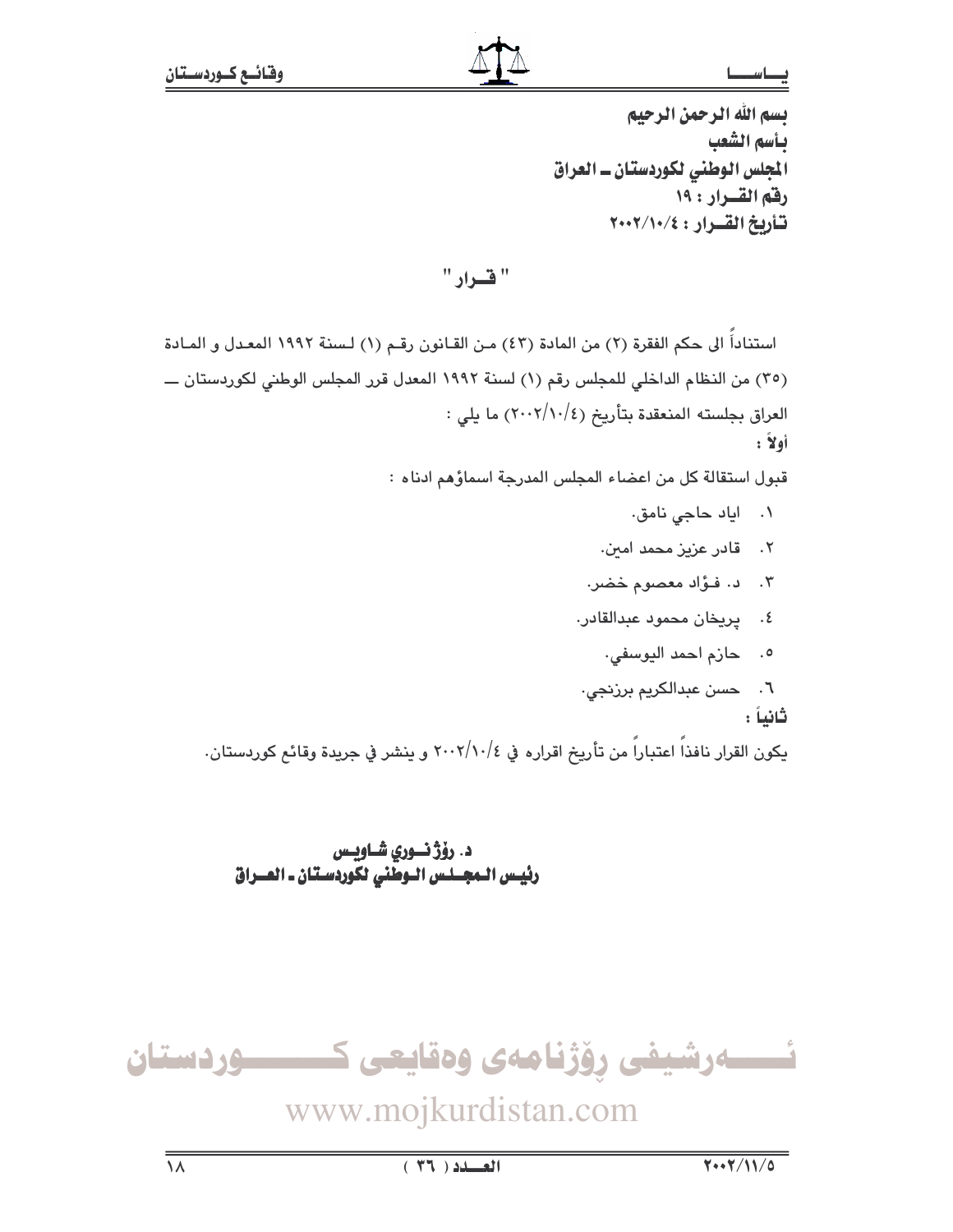يسم الله الرحمن الرحيم بأسم الشعب المجلس الوطني لكوردستان ــ العراق رفق القسرار : ٢٠ تأريخ القرار : ٢٠٠٢/١٠/٤

" قرار "

استنادا الى حكم المادة (٤٤) من القانون رقم (١) لسنة ١٩٩٢ المعدل و المـادة (١٢) مـن النظـام الداخلي للمجلس الوطني لكوردستان ــ العراق رقـم (١) لـسنة ١٩٩٢ المعـدل ، و بنـاءاً علـى طلـب المكتب السياسي للأنحاد الوطني الكوردستاني بأعتباره صاحب القائمـة الأنتخابيـة (الخـضراء) و لإمـلاء مقاعد المجلس الخالية العائدة لها ، عليه قرر المجلس الوطني لكوردسـتان العـراق بجلـسته المنعقدة بتأريخ ٢٠٠٢/١٠/٤ ما يلي :

أولاً : قبول مرشحى القائمة الأنتخابية (الخضراء) المدرجة اسماؤهم ادناه اعضاءاً في المجلس :

- ٠١ احمد شريف على.
- ٢. بكر احمد يعقوب.
- ۰۳ جتو رؤوف محمد حويزی.
	- ٤. حيدر اسماعيل عبدالله.
	- ٥. لطيف عبدالقادر صادق.
		- ٦. محمد عباس عولا.
			- ۷. مناف نادر قادر.
		- ٨. فعمة عبدالله ييرداود.
	- ٩. ياسين محمد عبدالقادر.
		- ۰۱۰ جعفر مصطفی علی.
			- ۱۱. ورگار کابل محمد.
			- ١٢. رؤوف فرج محمد.
				- ۱۳. عمر سید علی.
- ٠١٤ مصطفى قادر محمود.

ئەد. سلارشىن اشاعيل ۋژنيا ھەي ۋەقايىعى ك سوردستان ١٦. اسماعيل ابراهيم مردانٌ.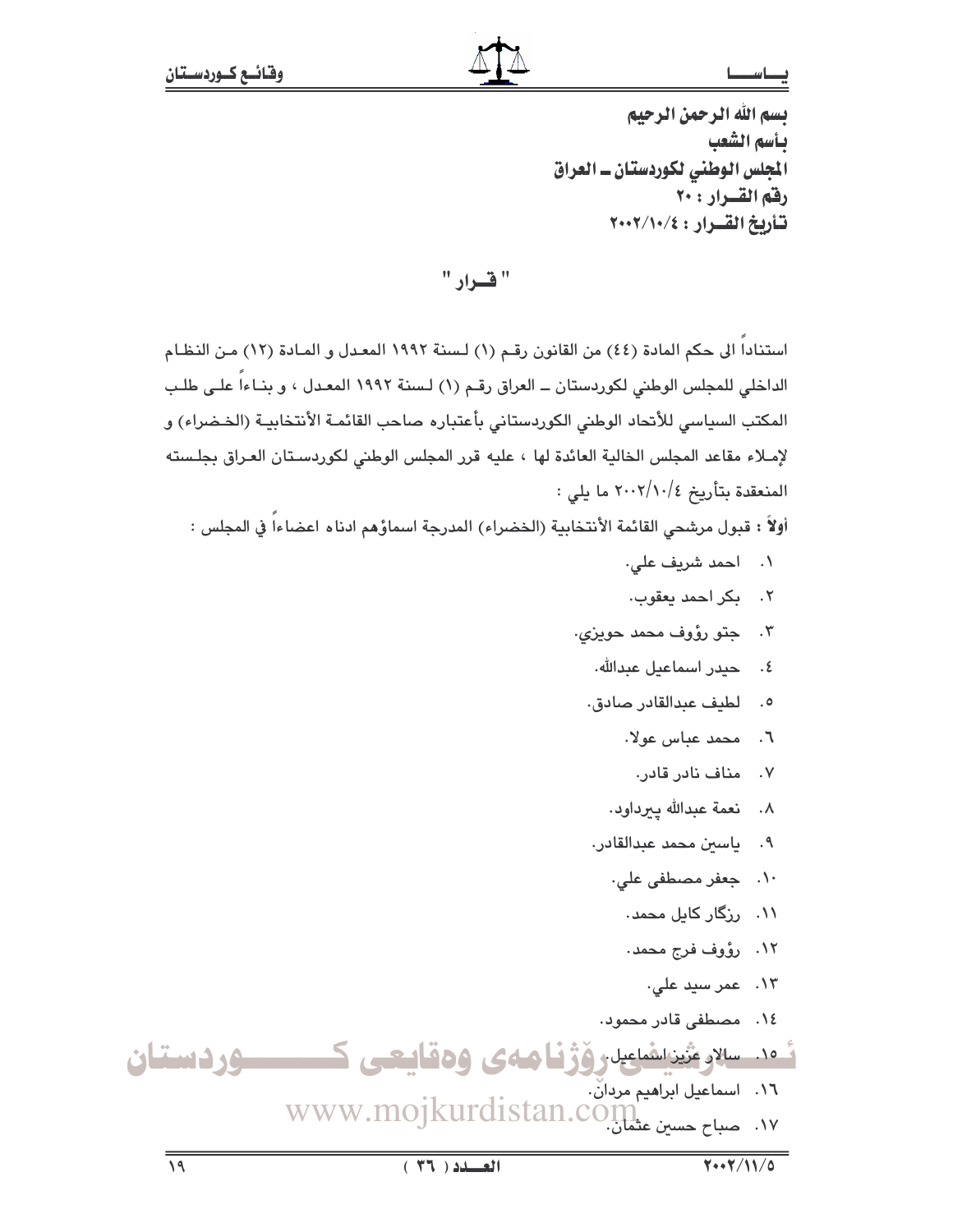- ١٨. عماد أحمد سيفور. ۱۹. محسن علی اکبر. ٢٠. نجم الدين رشيد امين. .<br>٢١. حسين جنبلي عبداللـه.
	- ٢٢. احمد عبدالرحمن قصاب.

٢٣. شيخ عبدالكريم حجى كاكه حمه.

ثَانياً : لآداء مرشحى القائمة الأنتخابية الواردة أسماؤهم أعلاه اليمين القانونية في ٢٠٠٢/١٠/٤ عليه تكون عضويتهم في المجلس الوطني لكوردستان العراق نافذة اعتباراً من تأريخه. **ثالثاً :** على رئاسة المجلس الوطني لكوردستان العراق تنفيذ احكام هذا القرار. را**بِع**اً : يكون هذا القرار نافذاً اعتباراً من تـأريخ اقـراره في ٢٠٠٢/١٠/٤ و ينـشر في الجريـدة الرسميـة

(وقائع كوردستان) .

د. رۆژ نسوري شــاويــس رئيس الـمجــلـس الـوطنّي لكوّردسـتان ـ العــراق



www.mojkurdistan.com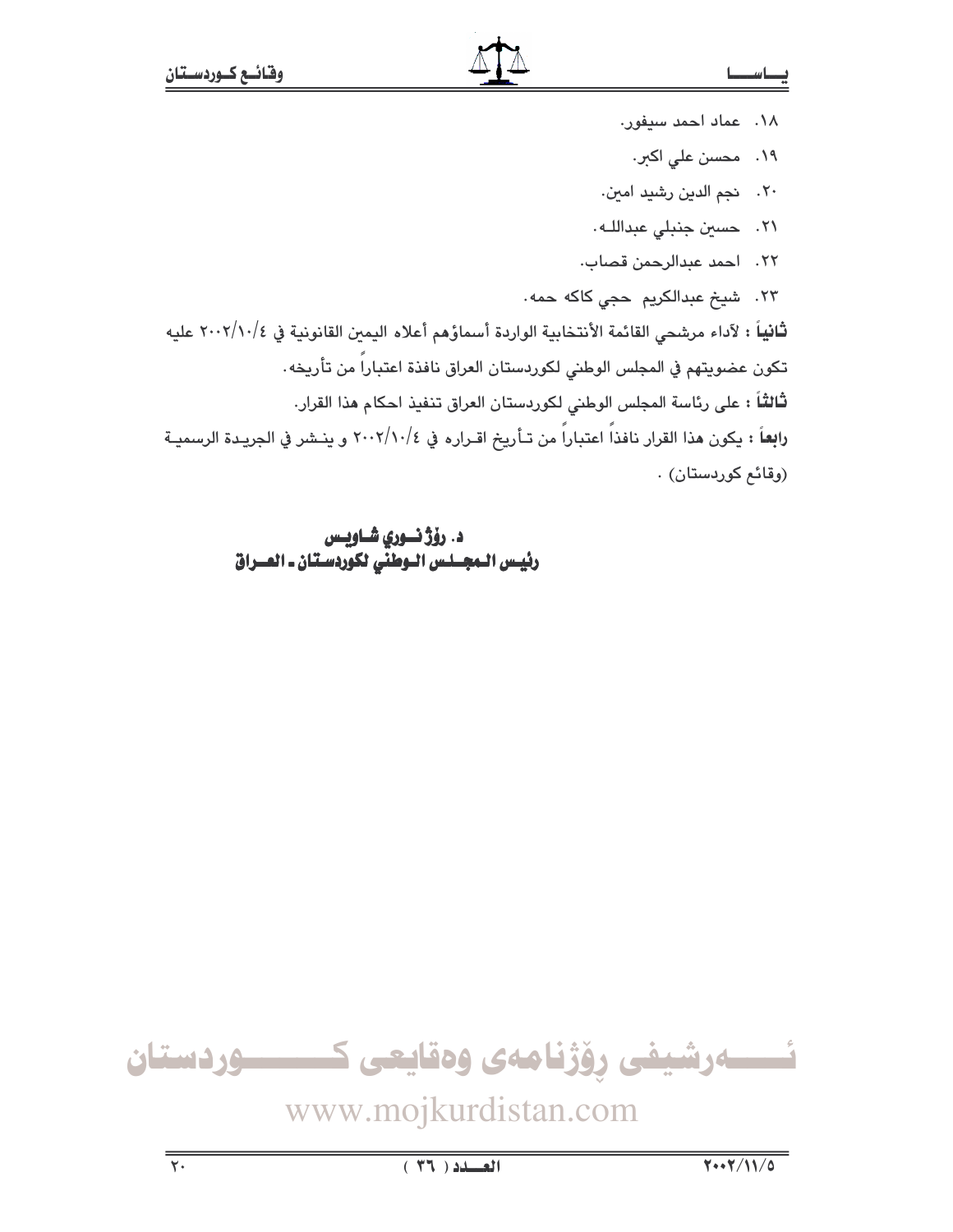تسم الله الرحمن الرحيم بأسم الشعب الجلس الوطني لكوردستان ــ العراق رفق القسرار : ٢١ تشاريخ القسرار : ١٥/١٠/١٠/١٠

" قسرار "

استنادا لاحكام الفقرة (١) من المادة (٥٦) و الفقرة (١) من المادة (٦١) من القانون رقم (١) لسنة ١٩٩٢ المعدل و بناءا على ما عرضه العدد القانوني من أعضاء المجلس الوطنى لكوردستان العراق ، قرر المجلس بجلسته المنعقدة بتأريخ ٢٠٠٢/١٠/١٥ ما يلي :-

أولاً :

تكون مدة عمـل المجلـس الـوطني لكوردسـتان ـــ العـراق ابتـداءاً مـن ٢٠٠٢/١٠/٤ و لغايـة اجـراء انتخابات الدورة الأنتخابية الثانية للمجلس و إنعقاد جلسته الأولى بأسم (الدورة الأنتقالية).

ثانياً :

يكون رئيس المجلس من كتلة الحزب الديمقراطي الكوردستاني و نائب الـرئيس مـن كتلـة الأتحـاد الوطني الكوردستاني لمدة ثلاثة اشهر اعتباراً من ٢٠٠٢/١٠/١٥ و لمدة الشهرين التالية يتناوب نفس الرئيس و النائب منصبيهما و يتم التبادل و التناوب بينهما على نفس المنوال لحين إجراء انتخاب الدورة الأنتخابية الثانية للمجلس.

ثاثتاً :

لا يعمل بأي نص يخالف احكام هذا القرار.

رابعاً :

ينفذ هذا القرار من تأريخ صدوره و ينشر في الجريدة الرسمية (وقائع كوردستان).

د. رۆژ نسوری شــاویس رئيس الـمجــلـس الـوطني لكوردسـتان ـ العــراق

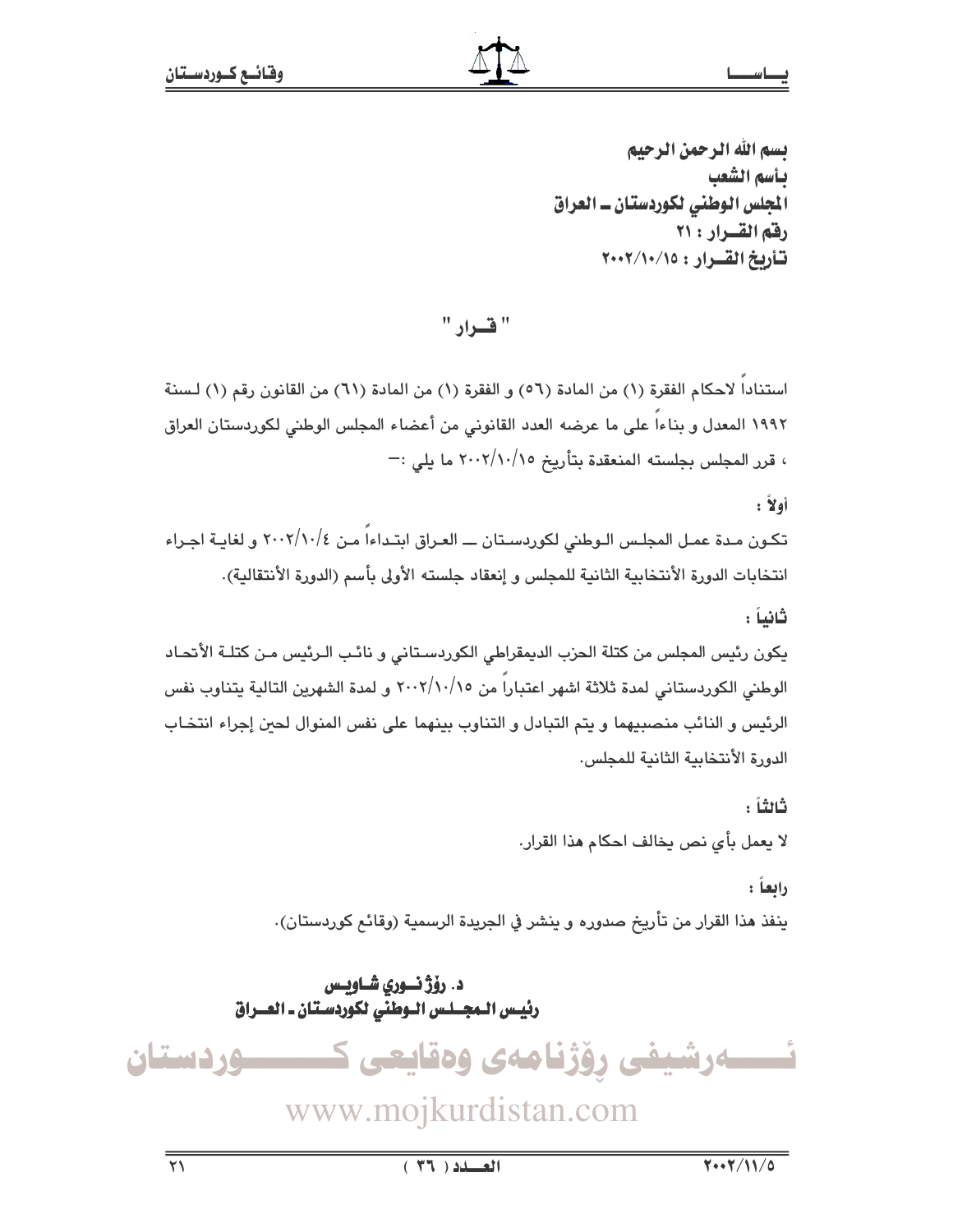يسم الله الرحمن الرحيم بأسم الشعب المجلس الوطني لكوردستان ــ العراق رفق القسرار : ٢٢ تأريخ القرار : ١٥/١٠/١٠٧

" قسرار "

استناداً الى حكم المادة (٤٤) من القانون رقـم (١) لـسنة ١٩٩٢ المعـدل و المـادة (١٢) مـن النظـام الداخلي للمجلس الوطني لكوردستان ــ العراق رقم (١) لسنة ١٩٩٢ المعدل ، و بنـاءاً علـى طلب المكتب السياسي للحزب الديمقراطي الكوردستاني المرقم (٧٣٣) في ٢٠٠٢/١٠/١٤ بأعتباره صاحب القائمة الأنتخابية (الصفراء) ولإملاء المقعد الحادى و الخمسين المقرر له تنفيذاً لأتفاقية واشنطون في ١٩٩٨/٩/١٧ ، عليــه قــرر المجلــس الــوطني لكوردســتان العــراق بجلــسته المنعقـدة بتــأريخ ٢٠٠٢/١٠/١٥ ما يلي :

أولاً : قبول عضوية المرشح (فلك الدين صابر كاكهيي) في المجلس الوطني لكوردستان العراق. ثانياً : لأداء مرشح القائمة الأنتخابية أعلاه اليمين القانونية في ٢٠٠٢/١٠/١٥عليه تكون عضويته في المجلس الوطني لكوردستان العراق نافذة اعتباراً من ٢٠٠٢/١٠/١٥ .

**ثالثاً :** على رئاسة المجلس تنفيذ هذا القرار. را**بع**اً : يكون هذا القرار نافذاً اعتباراً من تأريخ اقراره في ٢٠٠٢/١٠/١٥ و ينـشر في الجريـدة الرسميـة (وقائم كوردستان) .

> د. رۆژ نسوري شــاويــس رئيس الـمجـلس الـوطني لكوردسـتان ـ العــراق

ئــــــەرشيفى رۆژنامەى وەقايعى ك ــــوردستان